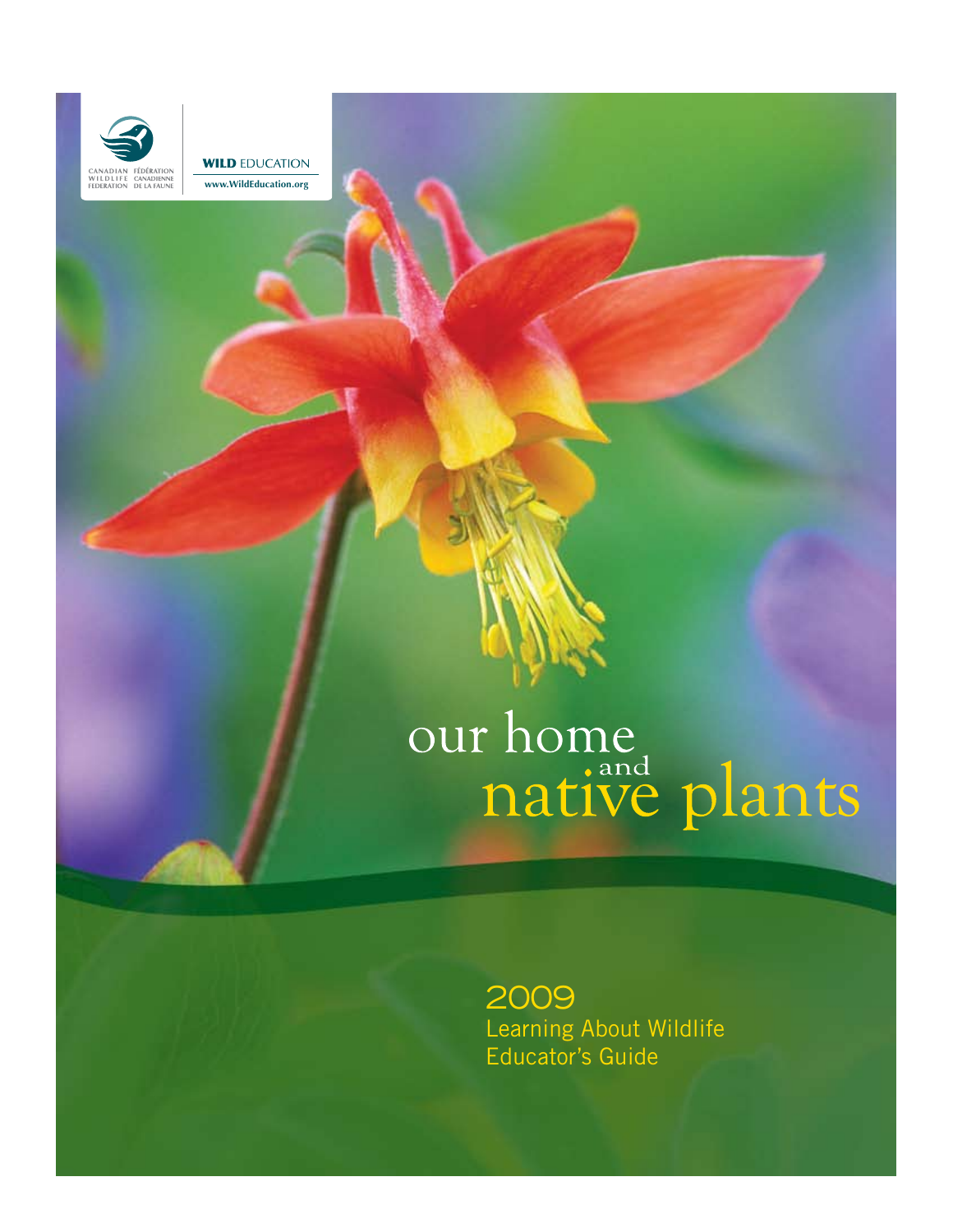# What's Inside?

# Resource Sheets

| Celebrate Native Plants                                                                     |
|---------------------------------------------------------------------------------------------|
| What Are Native Plants?                                                                     |
| Why Are Native Plants Important?                                                            |
|                                                                                             |
| Plants and Ecozones                                                                         |
| Not All Plants Are Native                                                                   |
| Indigenous People and Plants                                                                |
| Plants and Animals                                                                          |
| 14                                                                                          |
| Benefits of Native Plants (Photosynthesis, Food, Oxygen, Carbon Sink, Water, Soil, Habitat, |
| Our Health and Material Lives, Aesthetic Pleasure)                                          |
| Threats to Native Plants (Lacking Connections With Nature; Following Disruptive Practices)  |
| .20<br>What Can You Do?                                                                     |

# Classroom-Ready Activities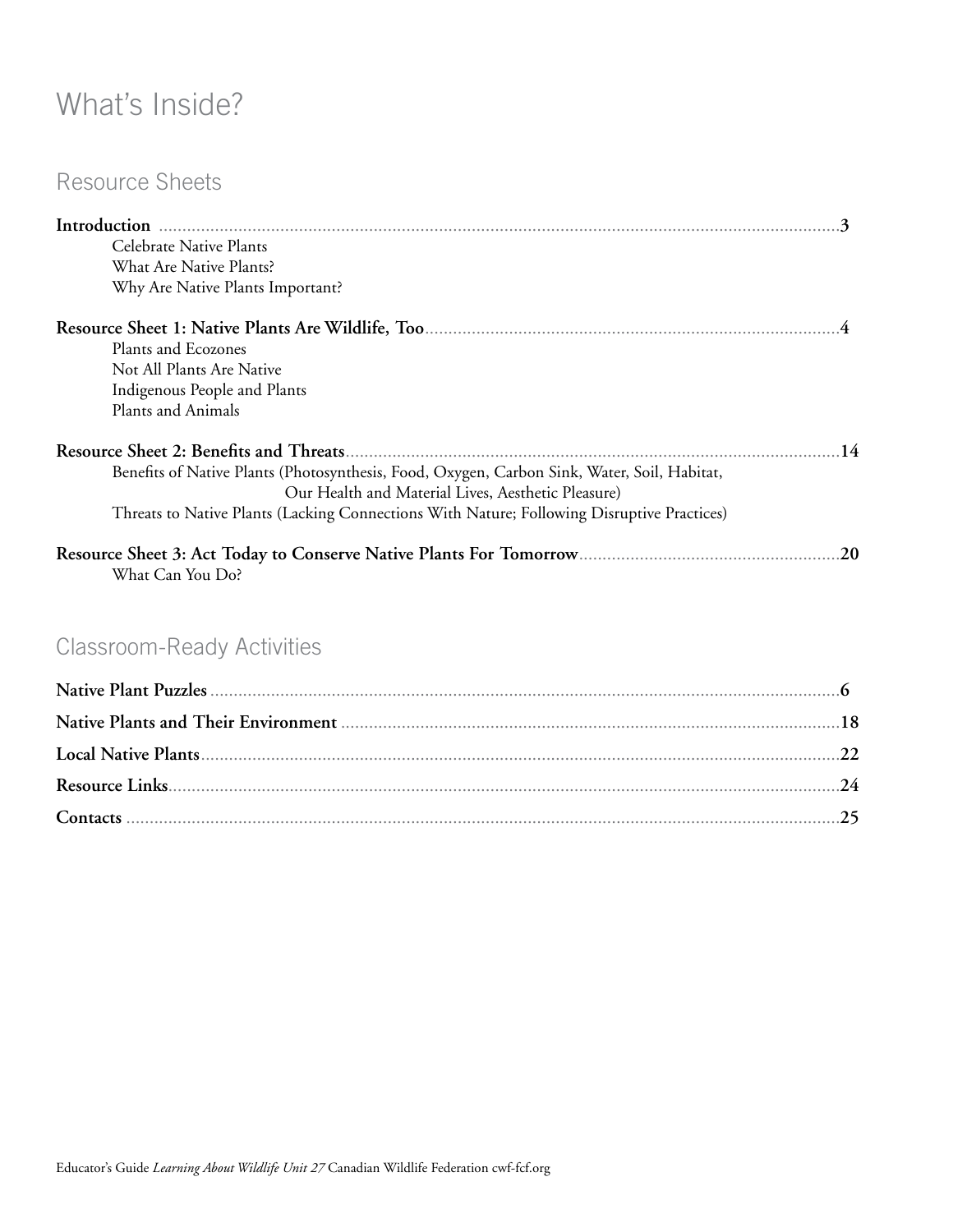# Curriculum Links Table

Visit the *WILD Education* website at **[WildEducation.org](http://www.WildEducation.org)**

| <b>Grades</b>                               | $K-3$                                                                                                                                                        | $4 - 6$                                                                                                                                                  | $7 - 8$                                                                                                                          | $9 - 12$                                                                                                                              |  |
|---------------------------------------------|--------------------------------------------------------------------------------------------------------------------------------------------------------------|----------------------------------------------------------------------------------------------------------------------------------------------------------|----------------------------------------------------------------------------------------------------------------------------------|---------------------------------------------------------------------------------------------------------------------------------------|--|
| <b>Science and</b>                          | Plants and changes.                                                                                                                                          | Plant diversity.                                                                                                                                         | Basics of life.                                                                                                                  | Environment.                                                                                                                          |  |
| <b>Technology</b>                           | Plant structures<br>and adaptations.                                                                                                                         | Ecosystems.<br>Diversity of                                                                                                                              | Adaptation and<br>succession.                                                                                                    | Diversity of<br>living things.                                                                                                        |  |
|                                             | Understanding and care<br>of the natural world.<br>Growth and change<br>in animals.<br>Air and water in<br>the environment.<br>Daily and seasonal<br>cycles. | native plants.<br>Plants and communities.<br>Diversity of living things.<br>Plant structure<br>and function.<br>Habitats and<br>communities.<br>Weather. | Plant growth.<br>Interactions within<br>ecosystems.<br>Effects of humans<br>on ecosystems.<br>Identifying specimen<br>with keys. | Sustainability of<br>ecosystems.<br>Botany.<br>Ecology.<br>Resource management.<br>Wildlife biology.<br>Biodiversity.<br>Stewardship. |  |
|                                             |                                                                                                                                                              | Photosynthesis.<br>Identifying specimen<br>with keys.                                                                                                    |                                                                                                                                  | Human impacts on<br>the environment.                                                                                                  |  |
| Geography                                   | Canadian geography.<br>Discovering the<br>various provinces<br>and territories.                                                                              | Canada's regions.                                                                                                                                        | Natural resources.                                                                                                               | Causality.<br>Environmental<br>impacts.<br>Physical variations<br>across Canada (such as<br>soil types, landscapes).                  |  |
| <b>Arts</b>                                 | Visual representations (such as drawing, painting, crafts, graphic arts, web design).                                                                        |                                                                                                                                                          |                                                                                                                                  |                                                                                                                                       |  |
| Language                                    | Persuasive writing.<br>Non-fiction reading and writing.                                                                                                      |                                                                                                                                                          |                                                                                                                                  | Journaling.<br>Creative writing.                                                                                                      |  |
|                                             |                                                                                                                                                              | Media presentations (video, photos, advertisements).                                                                                                     |                                                                                                                                  |                                                                                                                                       |  |
| <b>Practical and</b><br><b>Applied Arts</b> | Preserving leaves.                                                                                                                                           |                                                                                                                                                          | Horticulture.                                                                                                                    |                                                                                                                                       |  |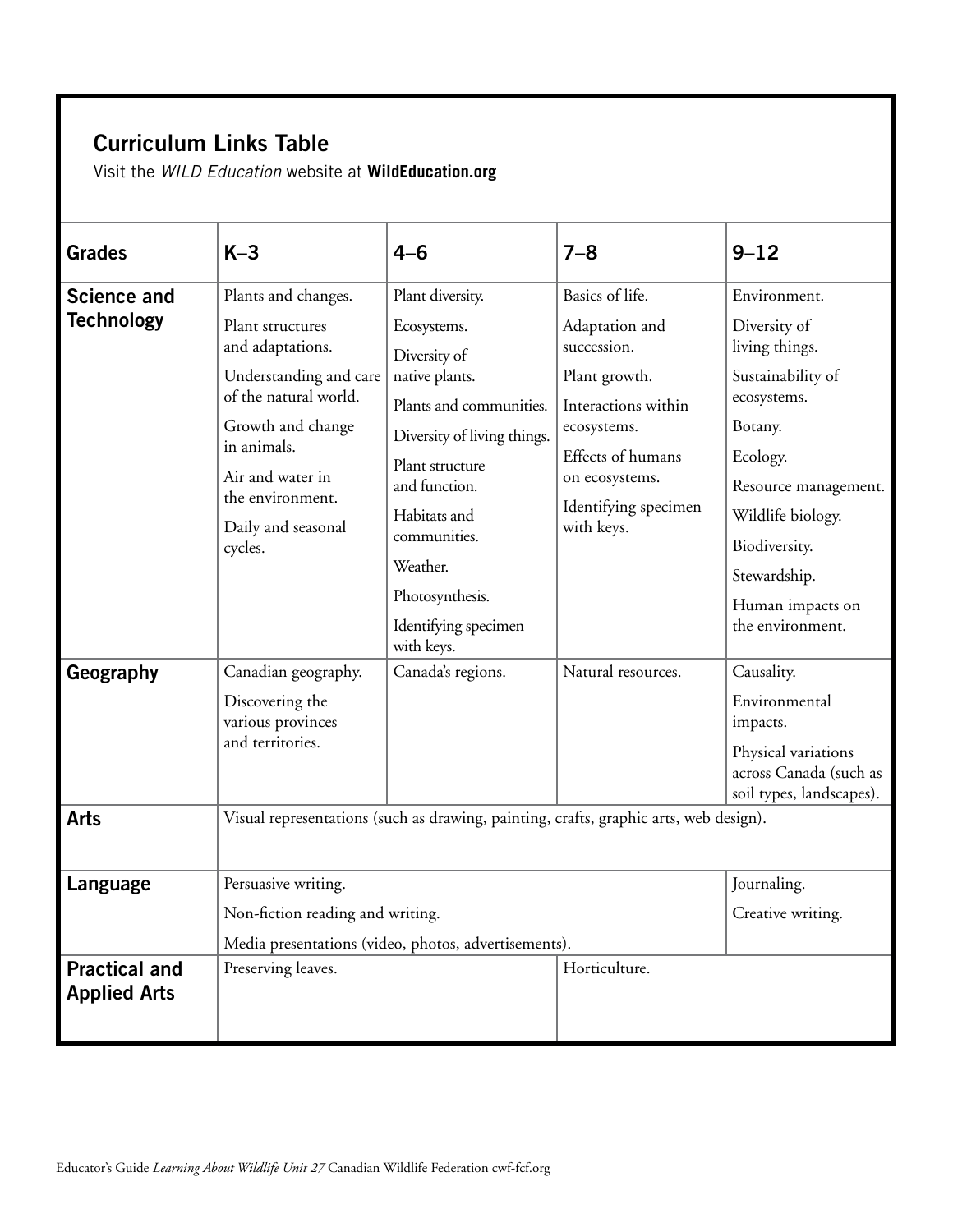# Celebrate Native Plants

Imagine a world without plants. You can't—or at least, you certainly wouldn't want to. The fact is, you can't have a landscape without plants. Even in the polar desert on Ellesmere Island, amazingly hardy lichens grow amongst the dry, frigid rocks and gravel. Plants and plant communities are in a very real sense the living skin that covers the bare-bones skeletal frame of the earth—the rocks and the varying overlays of soil.

Indeed, if you conjure up your favourite memory of a Canadian rural, urban or remote landscape, it's almost guaranteed to have native plants in it. Perhaps you'll recall:

- a wind-shaped jack pine on the rocky promontory of a northern lake in the Canadian Shield;
- a hillside of short-grass prairie on the southern slope of a small coulee (creek or river valley); with wild roses and wolf willow blowing in the wind;
- the dense growth of big bluestem and other tall prairie grasses;
- a splash of red against a green backdrop of sweet gale, where a patch of Cardinal flower grows along the bank of a Maritime river;
- the thick, green majesty of boreal forests that sweep across Canada;
- the open canopy of a Garry oak savannah on an island off the coast of Vancouver Island or the deep forest of majestic red and yellow cedars and Douglas firs in British Columbia; or
- the flame of colour where purple saxifrage has caught the sun on an alpine or Arctic tundra, where all the plants live out their lives within centimetres of the ground, and only centimetres deep above bedrock or permafrost.

# Why Are Native Plants Important?

The most amazing aspect of native plants is that they are an established part of nature's community and are well adapted to their native habitat. They have existed in their habitats for a long time and can flourish under the environmental conditions in which they grow. That means they are already adapted to their specific locales — to the soil conditions, to precipitation levels and to summer and winter temperatures. It also means that local living organisms are adapted to their presence. Native plants provide food, shelter and places for varieties of wild creatures to breed and survive, and they determine the kind of birds, insects and other organisms and even other plants that can live within a community.

It's sad to say that our activities can wreak havoc on native plants. When we clear land to build our homes and businesses, we remove native plants from their habitats. This loss means that some plants and animals may lose their natural home, their habitat.

Join the Canadian Wildlife Federation and its partners to pay homage to Canada's native plants, and do your part to help conserve them. In this educational unit, you will find classroom resources and activities to assist learners in developing awareness, knowledge and skills about native plants, engage in activities to inspire commitment to result in informed decisions and constructive action concerning native plants for a healthy planet.

Don't stop here. CWF, through its *WILD Education* website at **[WildEducation.org](http://www.WildEducation.org)**, offers a host of teaching materials, electronic resources and links [about](http://www.wildeducation.org/programs/nww2003/nww2003booklet_e.pdf) native plants.

# What Are Native Plants?

Did you know that Canada has about 3,200 identified native plant species? In this unit, native plants are defined as plants that existed—and flourished—in Canada before the arrival of the first European immigrants. They are wild species that occur in Canada naturally. The [Committee](http://www.cosewic.gc.ca) on the Status of Endangered Wildlife in Canada (COSEWIC) also includes wild species that have expanded their range into Canada without human intervention from a region where they naturally occurred, have produced viable populations and have persisted in Canada for at least 50 years.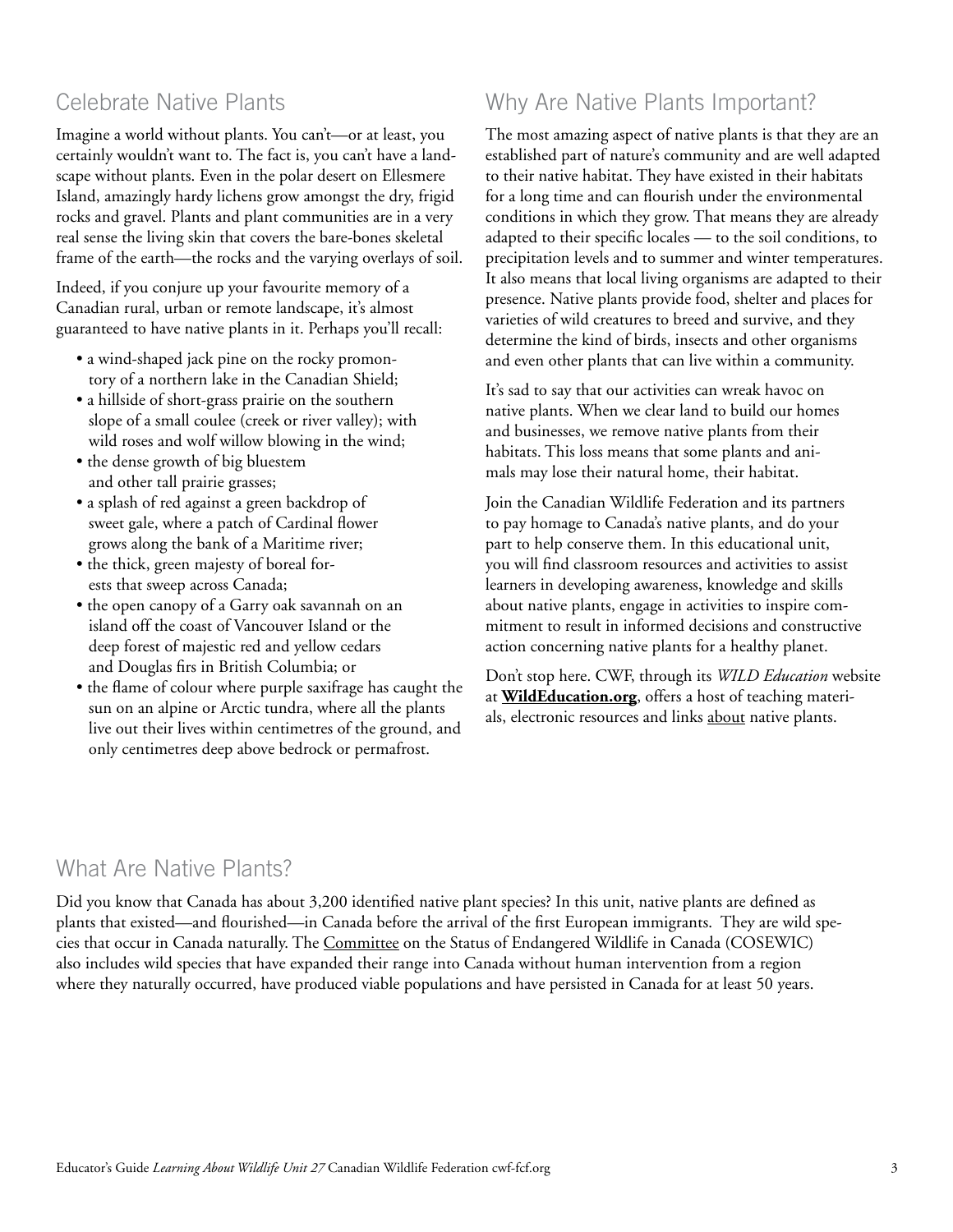# Resource Sheet 1: Native Plants Are Wildlife, Too

Images of charismatic wild creatures such as bear, beaver and moose often come to mind when we speak of "wildlife." But native plants are wildlife, too.

# **Plants and Ecozones**

Our vast country has many varieties of native plant communities. They have evolved by adapting to a combination of conditions, such as:

- climate (temperature, rainfall, wind);
- geographic land features (mountains, plains, rocks, river valleys);
- geology (granite shield, limestone plains);
- predominant soil types (sand, clay, loam, silt) and depths;
- day length; and
- amount and annual distribution of available moisture.

In Canada, we have codified 15 different areas known as "terrestrial ecozones" and five areas called "maritime ecozones." Each one is a combination of climate, geography, geology and the plant and animal communities that have adapted to them. Take a look at the ecozone [map](http://www.ec.gc.ca/soer-ree/English/vignettes/Terrestrial/terr.cfm) and identify the ecozone in which you live.

Each zone is subdivided again into "ecoregions." There are 200 in Canada. Within each, you will find different types of plant communities, including:

- forests (over 60 per cent tree canopy cover);
- woodlands (20 to 60 per cent canopy cover);
- savannah (grasslands with about 10 percent tree canopy cover);
- prairie;
- meadow;
- alvar plain (shallow soils on flat limestone bedrock); and,
- wetlands (marshes, swamps, bogs, fens and ponds).

Many plants have evolved to live across several ecozones. Some are so specialized they only inhabit one zone (or at least just one in Canada).

- For example, this is the case with plants whose northernmost range just reaches into Canada from the United States in southwestern Ontario's [Carolinian](http://www.carolinian.org/SpeciesHabitats_ForestsFlora.htm) ecoregion.
- Although the Carolinian forest occupies only one per cent of Canada's landmass, it has more species of flora and fauna than any other region.

# **Not All Plants Are Native**

Not all plants found in Canada are native. Many species that flourish along roadsides or in other disturbed and developed areas were brought by European settlers accidentally or on purpose.

- These are often called alien, exotic, introduced or non-indigenous. They include:
	- Ì Queen Anne's Lace (which is related to the domestic carrot … just smell the root);
	- $\rightarrow$  the attractive spring roadside flower called Dame's Rocket;
	- $\rightarrow$  the autumn bloomer, chicory; and
	- $\rightarrow$  the common lilac bush.
- Some of these non-native species have integrated into to their local habitats and fit in well with their native neighbours. Others are considered "invasive species" that can crowd out native plants. Read more about this problem in Resource Sheet 2.

# **Indigenous People and Plants**

- The cultures of indigenous peoples such as the Haida, Cree, Anishinabe or Inuit include the use of native plants. For example, the Anishinabe used spruce and cedar wood to fashion canoe frames, which they then covered with bark from the white birch trees, laced on with spruce tree roots and with seams and cracks made waterproof with a mixture of spruce gum and bear grease. Light and strong, maneuverable enough to navigate fast-flowing waters, and easily carried over portages, these craft were adapted to the regions in which they lived. Indigenous peoples also used many plants and plant extracts for medicinal purposes, or for food, such as wild rice. For example, chewing the inner bark of willow bushes helped cure head, joint and muscle aches, as the plant contains the same active ingredient found in aspirin.
- Living in a harsh climate and landscape where plants are tiny, with very short growing seasons, the Inuit of the eastern Arctic depended mainly on sea mammals like seal, walrus and whale for such essentials as shelter, clothing and food. They harvested plants including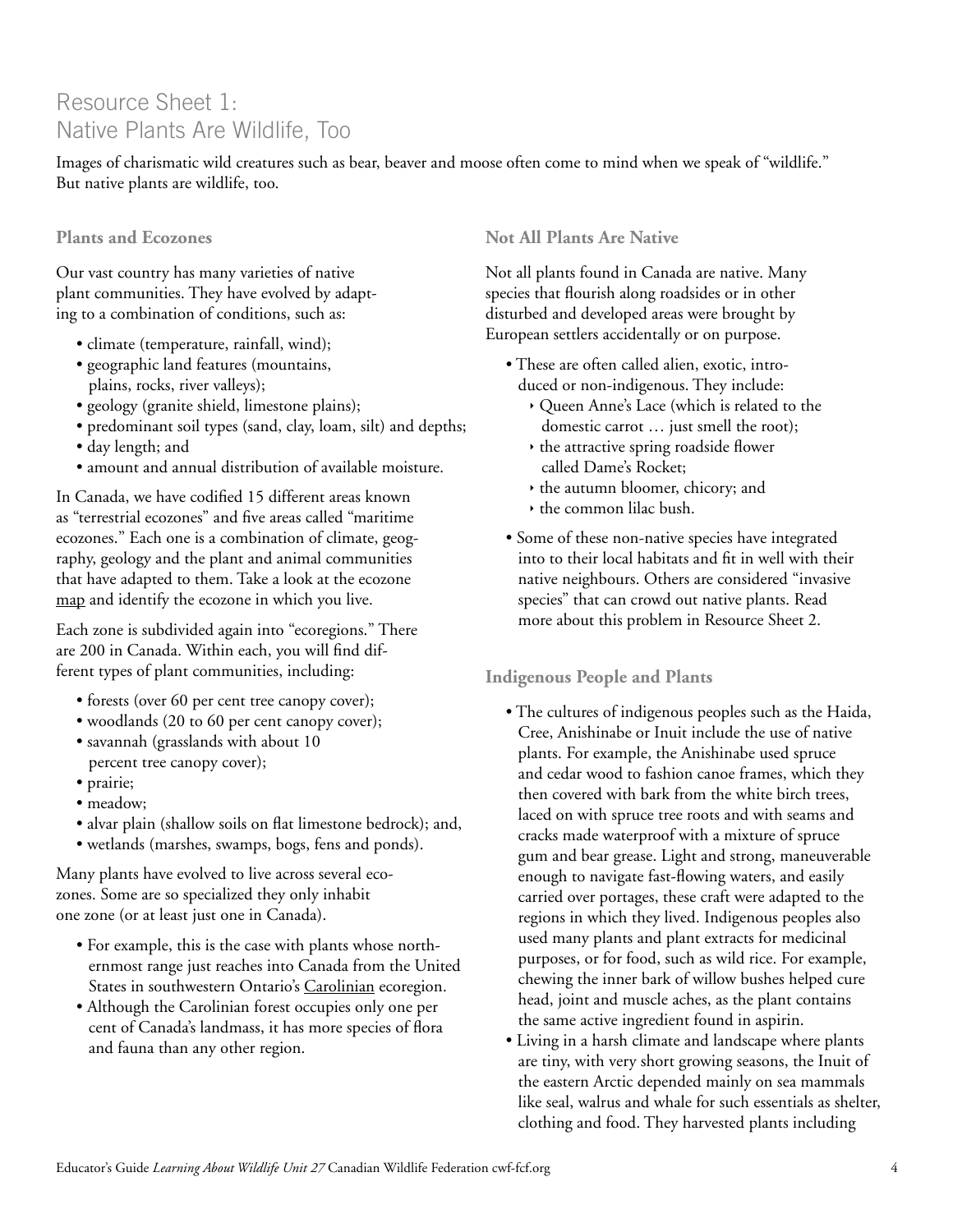blueberries, lingonberries and edible roots such as licorice root (bear root), when available. They also used the flowers of cotton grass as wicks for their oil lamp or qulliq, traditionally the main source of essential heat and light through the cold, dark Arctic winter.

#### **Plants and Animals**

Did you know that plants are not just passive partners waiting to be eaten in their relationships with animals? Here are some examples of their adaptations for survival:

- Red squirrels feed largely on seeds from the cones of conifer trees such as white spruce and red pine. In response, white spruce produces cones in two- to six-year cycles, where a year of particularly heavy cone production may be preceded and followed by several years of limited production. This behaviour (known as mast seeding) has evolved over many generations of trees as an adaptation to ensure survival. By producing light crops, the trees limit the size of the squirrel population such that in the mast year many more seeds will escape being eaten and have a chance to grow.
- Similarly, snowshoe hare populations go through multi-year cycles. Their population can grow to as high as 3,000 hares per square kilometre and then crash to about 10 per cent of that. Hares eat the bark and twigs of various willows, aspen, birch and spruce but as their population and pressure on these plants increase, the plants respond back by flooding their tissues with toxins that reduce the hare's ability to digest and absorb nutrients. The more they eat, the less they can absorb, until they die from malnutrition. Thus the plants are replenished and the cycle continues.

Some plants even turn the tables on the animal kingdom, eating instead of being eaten.

- Bog plants such as sundews, pitcher plants, butterworts and bladderworts have adapted to a very low nutrient environment by evolving ways to trap and digest insects and microscopic animals like the water fleas, copepods, scuds and roundworms. Their 'prey' provide nutrients that are absent or scarce in the soil. These plants lure the insects with combinations of colour and odour.
- Bladderworts employ a kind of suction trap, sucking water and microscopic creatures swimming in it into especially developed bladders, where the "meat" is digested with enzymes suited to the job.
- Sundews and butterworts use sticky secretions to create a kind of "flypaper" that traps mosquitoes, flying aphids, midges and springtails, among others.
- The pitcher plant forms a water-filled trap of its leaves. What's amazing is that there are insects and other microscopic creatures who have adapted to live inside the pitcher plan—and nowhere else on Earth—to feed on trapped insects.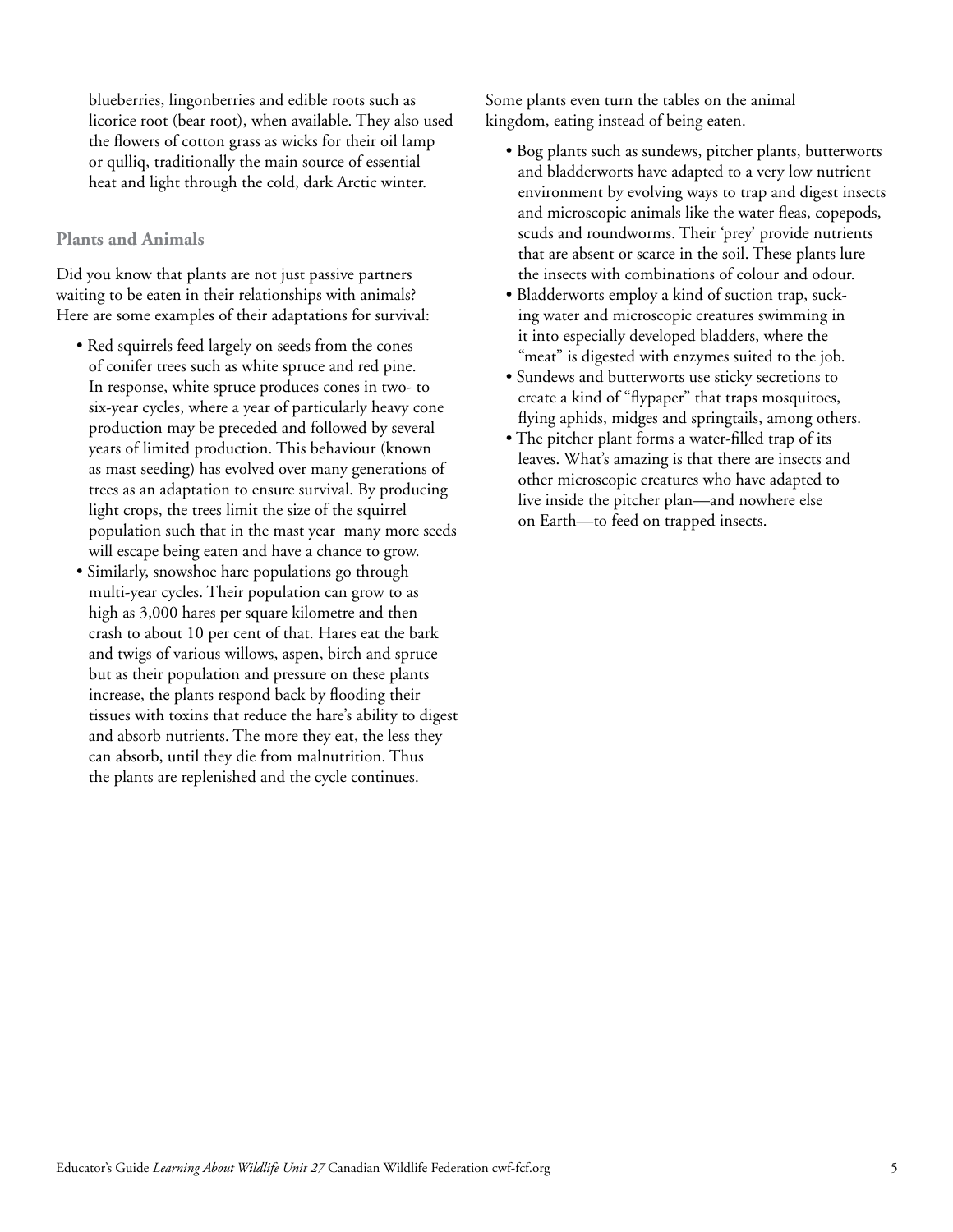# Native Plants Puzzles

| <b>Province or Territory</b> | <b>Flower</b>    | <b>Tree</b>         |  |
|------------------------------|------------------|---------------------|--|
| Newfoundland-Labrador        | Pitcher Plant    | <b>Black Spruce</b> |  |
| Prince Edward Island         | Lady's Slipper   | Red Oak             |  |
| Nova Scotia                  | Mayflower        | Red Spruce          |  |
| New Brunswick                | Purple Violet    | Balsam Fir          |  |
| Quebec                       | Blue Flag        | Yellow Birch        |  |
| Ontario                      | White Trillium   | Eastern White Pine  |  |
| Manitoba                     | Prairie Crocus   | White Spruce        |  |
| Saskatchewan                 | Western Red Lily | White Birch         |  |
| Alberta                      | Wild Rose        | Lodgepole Pine      |  |
| British Columbia             | Pacific Dogwood  | Western Red Cedar   |  |
| Yukon                        | Fireweed         | Sub-alpine Fir      |  |
| Northwest Territories        | Mountain Avens   | Tamarack            |  |
| Nunavut                      | Purple Saxifraga | No tree designated  |  |

**Grades:** 3 and up

**Subjects:** Science and Geography

#### **Learning Outcomes:**

Students will be able to:

- Identify the provinces and territories of Canada
- Identify native flower and tree emblems of the provinces and territories of Canada
- Discover and learn the characteristics of the various native plant species found across Canada

**Skills:** Problem solving, matching, reading for specific purposes, co-operative learning

**Duration:** 20 to 30 minutes

**Group Size:** Any

#### **Setting:** Indoors

**Materials:** A wall map of Canada that shows all provinces and territories; Resource Sheet #1, print-out of the Native Plants cards (39 cards in total); strips of coloured paper for headbands; tape; scissors; 10 sets of Native Plant cards to form playing decks

**Summary:** Students learn about Canadian provinces and territories and the native plants that are indigenous to their areas.

**Background:** Through various means, certain flowers and trees have become emblems of provinces and territories. The chart above provides a handy summary.

Refer to Resource Sheet #1 for more information about native plants.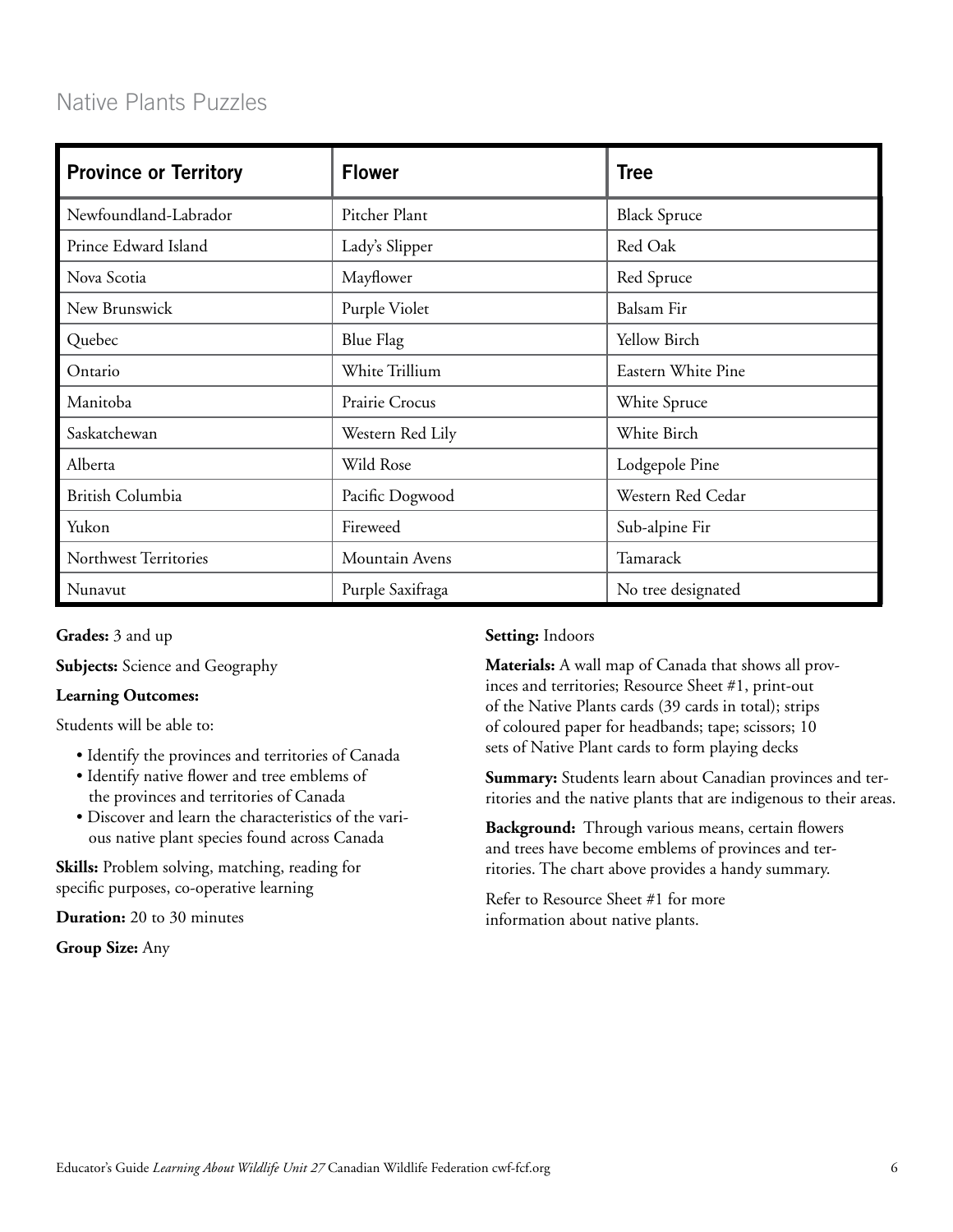#### **Procedure**

#### **For younger students:**

- 1. Download and print the cards provided with this activity.
- 2. Have students make headbands by taping together long strips of paper.
- 3. Select a colour scheme for each set of headbands such as yellow paper for headbands with "provincial" and "territorial" cards; blue for "flowers" and green for "trees." Then have them tape an appropriate card onto the front of it such that it can be worn on their head. Collect all completed head bands.
- 4. Tell students they will now match flowers and trees that are emblems of a province or a territory of Canada.
- 5. Select 13 students and give them each a yellow headband. Ask them to form a line along the front of the classroom, shoulder to shoulder. Tell them they each represent a province or territory. Let them see their headbands to determine which province or territory they will represent.
- 6. Ask remaining students to represent flowers, give them blue headbands **without** letting them know which flower they represent.
- 7. Have students who are representing flowers interview each "province" or "territory" by asking the question: "Am I found in your province (or territory)?"
- 8. Once students have each found their "partner," ask the students representing a province (or territory) to announce the name of the flower that is found in their area.
- 9. Hold another round of this activity but replace all "flowers" with "trees."
- 10. After students finish both rounds, make and circulate copies of the "Native Plant Puzzle" chart template provided in this activity. Ask them to match the names of flowers and trees associated with each province and territory.
- 11. Discuss the geography of Canada. Point out the various provinces and territories of Canada and their differences and similarities.
- 12. Have students in a large group discuss how the weather, climate, length of day and landscape could influence the presence of native plants in a particular area.

## **For older students:**

- 1. Photocopy enough sheets of cards to create one full deck of all cards for teams. For example, divide 30 students into 10 teams of three students each and give each team a deck of cards. Each team may cut out the cards and assemble its own deck of cards.
- 2. Have students play a form of "fish" with their cards by forming a "set" of three cards. Each "set" consists of a provincial (or territorial) card and the "flower" and "tree" that are associated with the province (or territory).
- 3. Have students find out how the weather, climate and landscape influence the presence of the native plants in their respective province or territory.

#### **Extensions:**

- 1. Discuss the threats and stresses experienced by native plants. Have students create a radio, TV or magazine advertisement to help protect native plants. Older students could create a blog or podcast.
- 2. Have students discuss the impacts of the loss of native plants on the local ecosystem and what they can do to mitigate it.
- 3. Have students conduct different components of this activity on different days. Have students learn about Canadian geography on the first day and about native plants the next day. On the third day, they could match plants with a province or territory as an assessment of their learning.

#### **Evaluation:**

- 1. Use the Native Plants Match-Up Puzzle template to evaluate learning with younger students.
- 2. Have older students identify factors that influence the presence of native plants.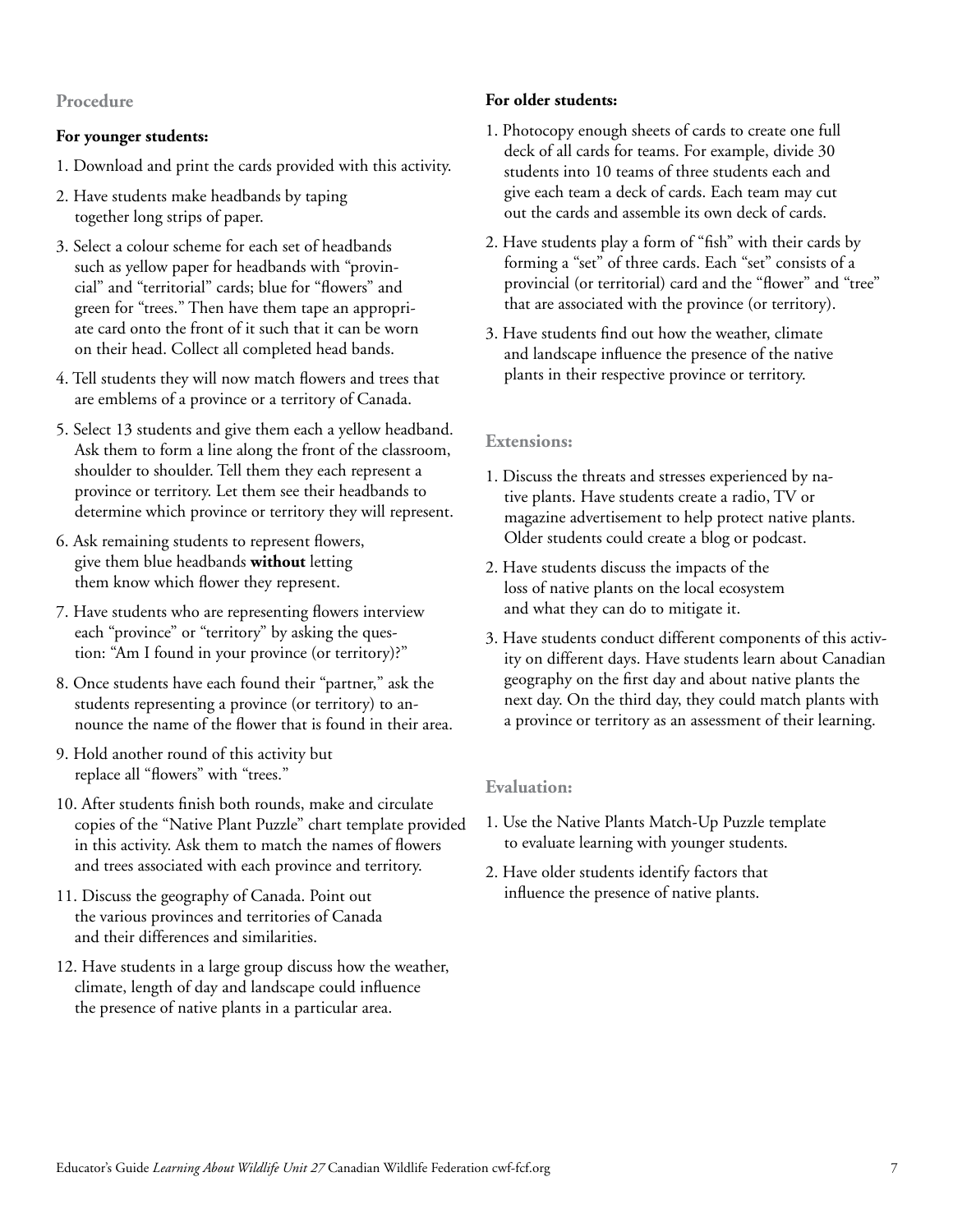

Educator's Guide *Learning About Wildlife Unit 27* Canadian Wildlife Federation cwf-fcf.org 8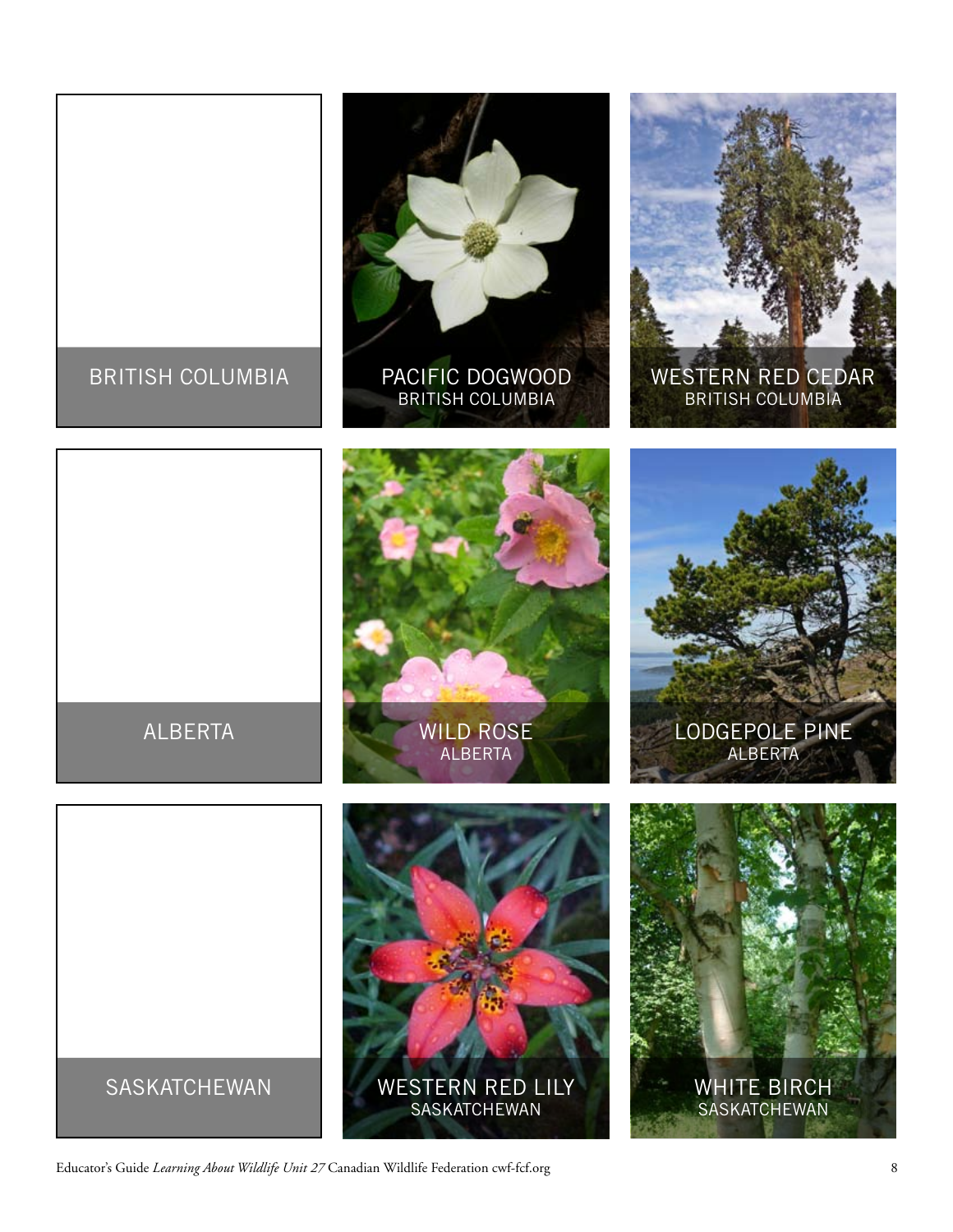

Educator's Guide *Learning About Wildlife Unit 27* Canadian Wildlife Federation cwf-fcf.org 9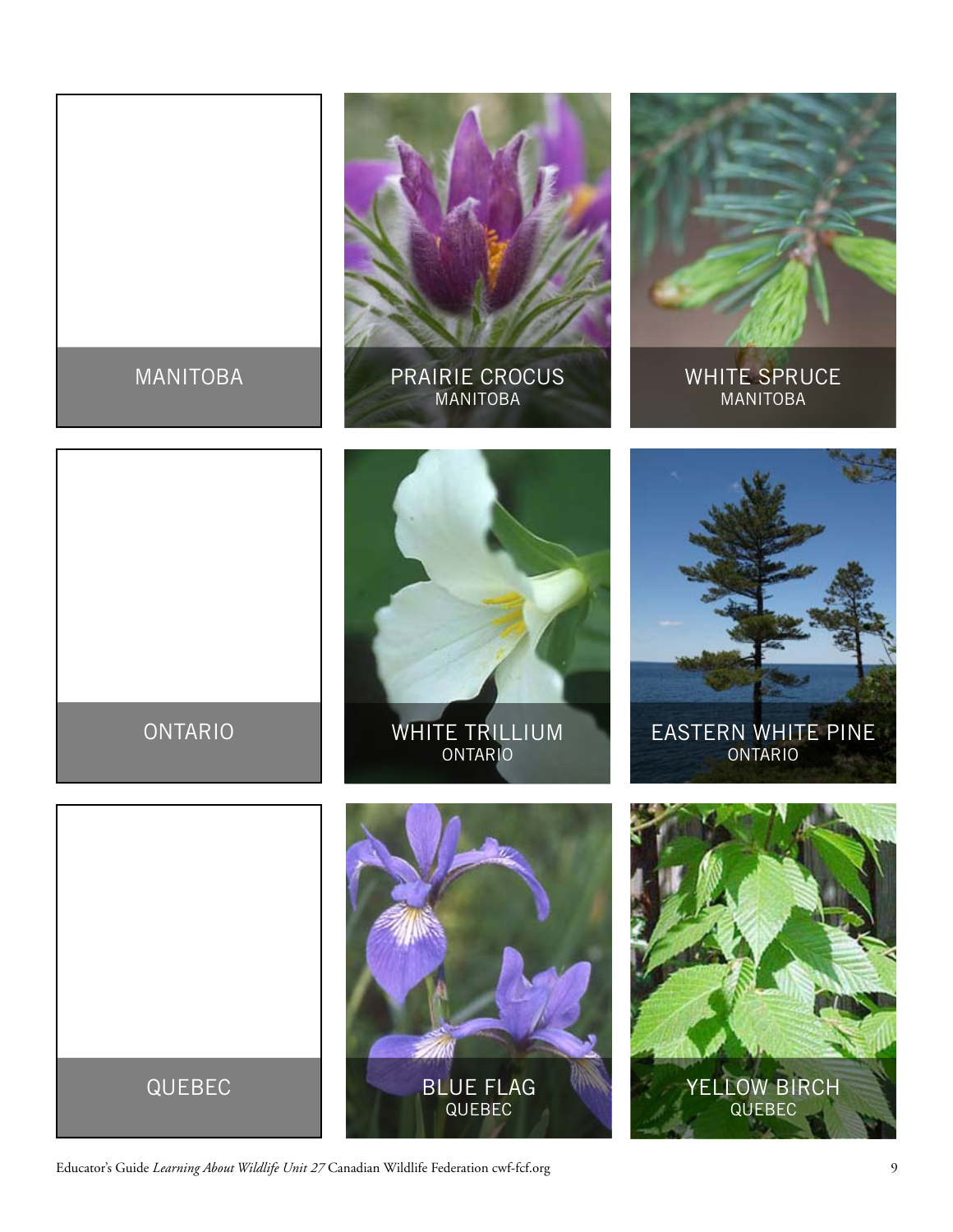

Educator's Guide *Learning About Wildlife Unit 27* Canadian Wildlife Federation cwf-fcf.org 10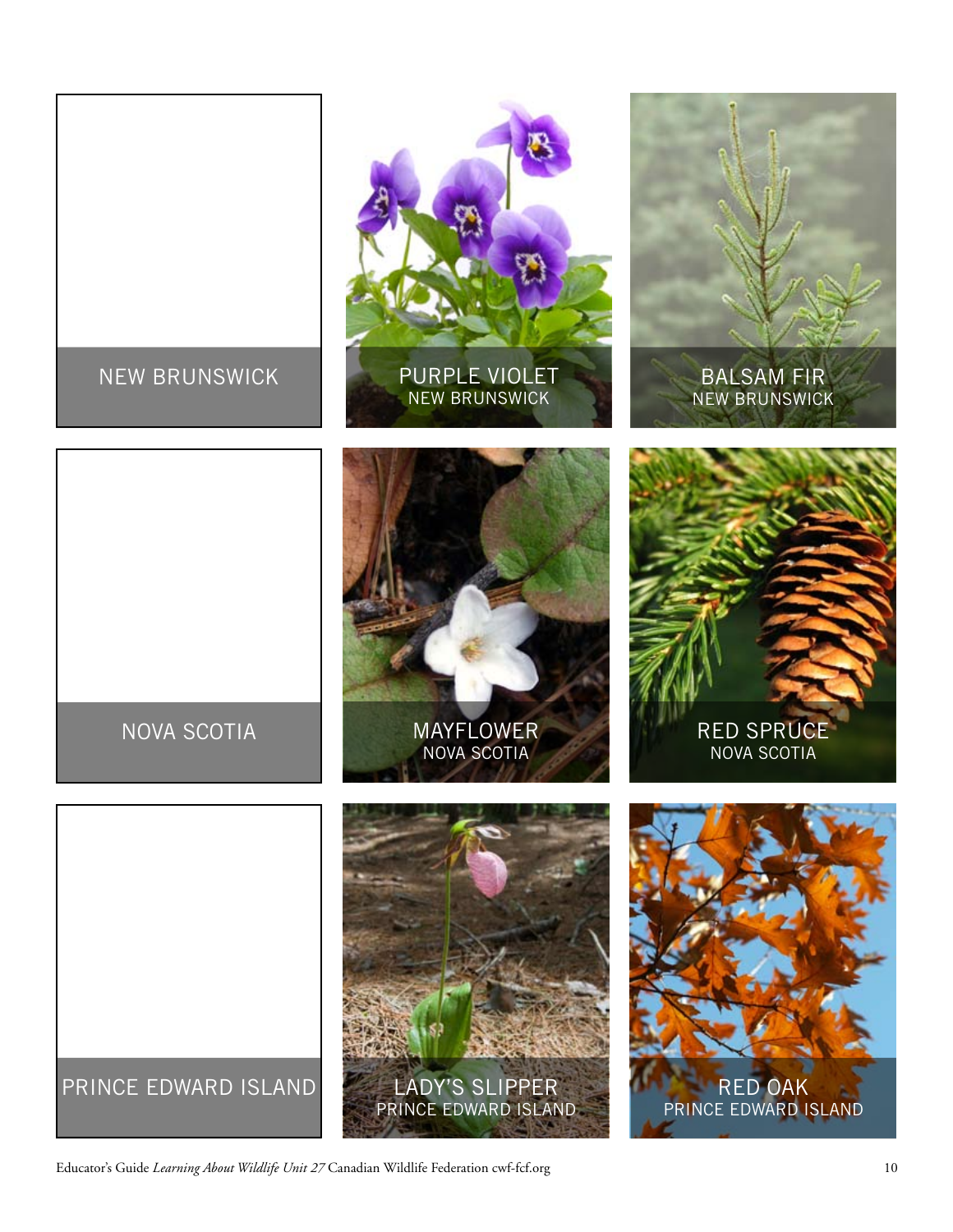

Educator's Guide *Learning About Wildlife Unit 27* Canadian Wildlife Federation cwf-fcf.org 11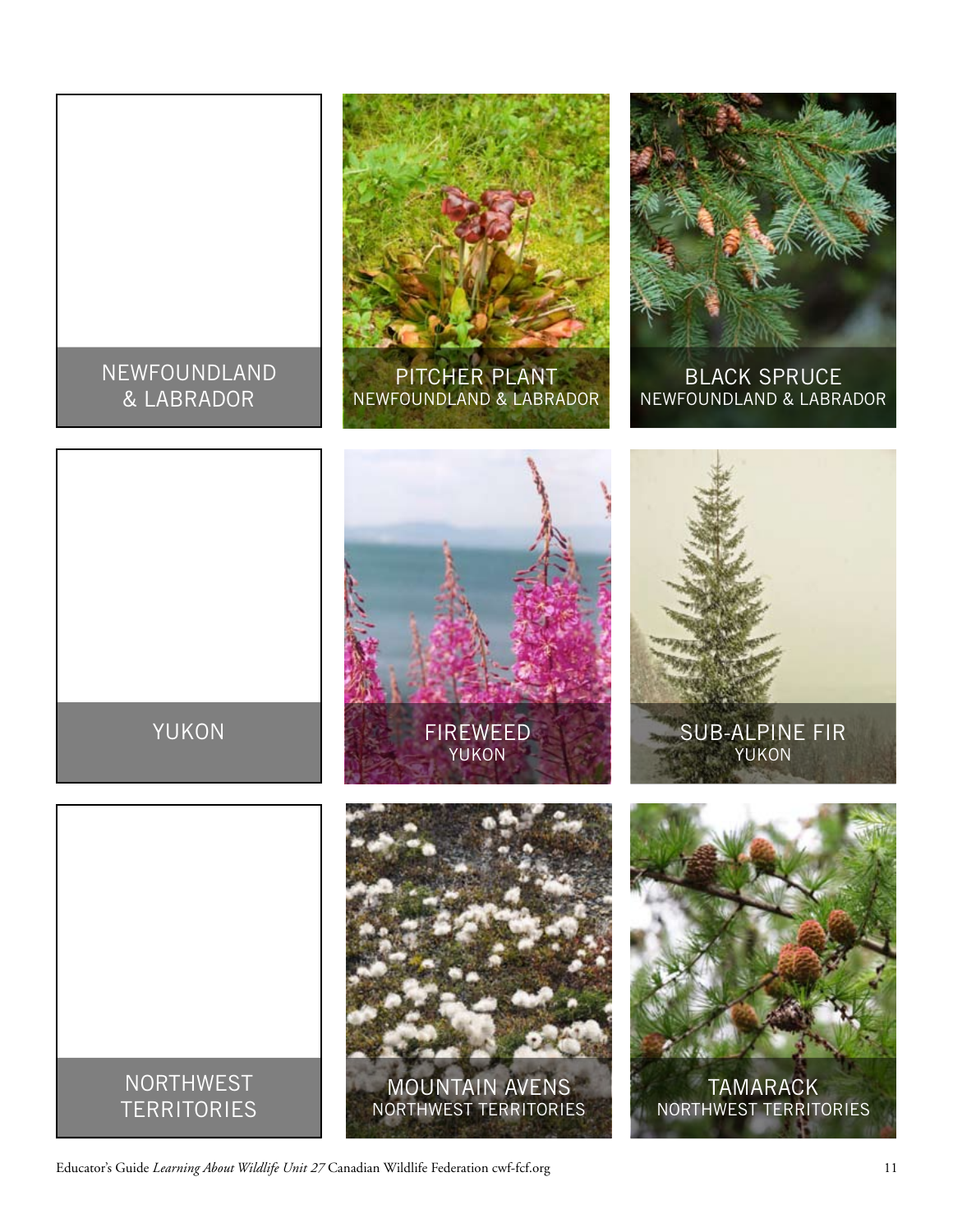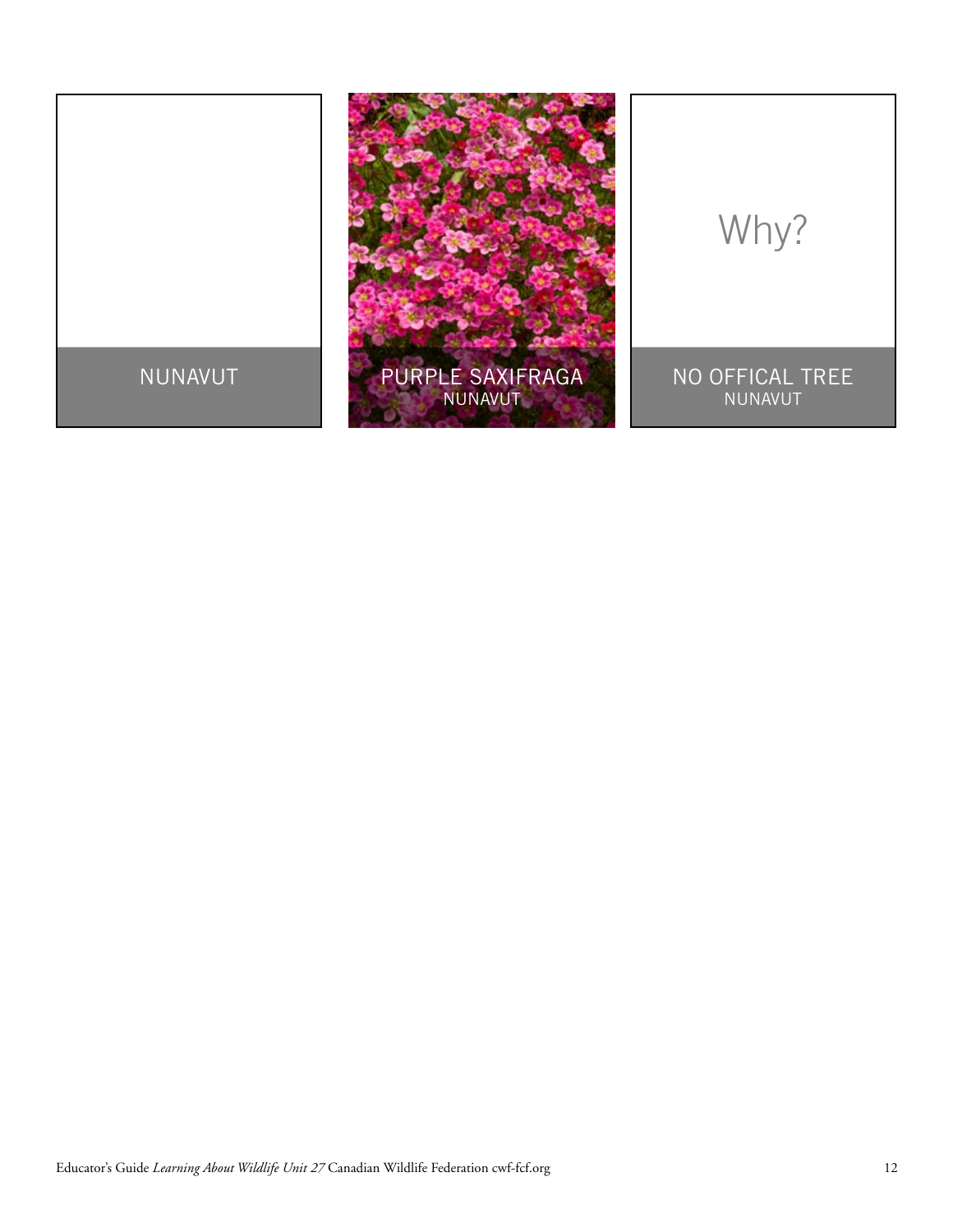# Native Plants Puzzle Match Up

Certain native plants are often used as symbols of a province or territory in Canada. Draw a line to connect the flower and the tree with the correct province or territory.



Educator's Guide *Learning About Wildlife Unit 27* Canadian Wildlife Federation cwf-fcf.org 13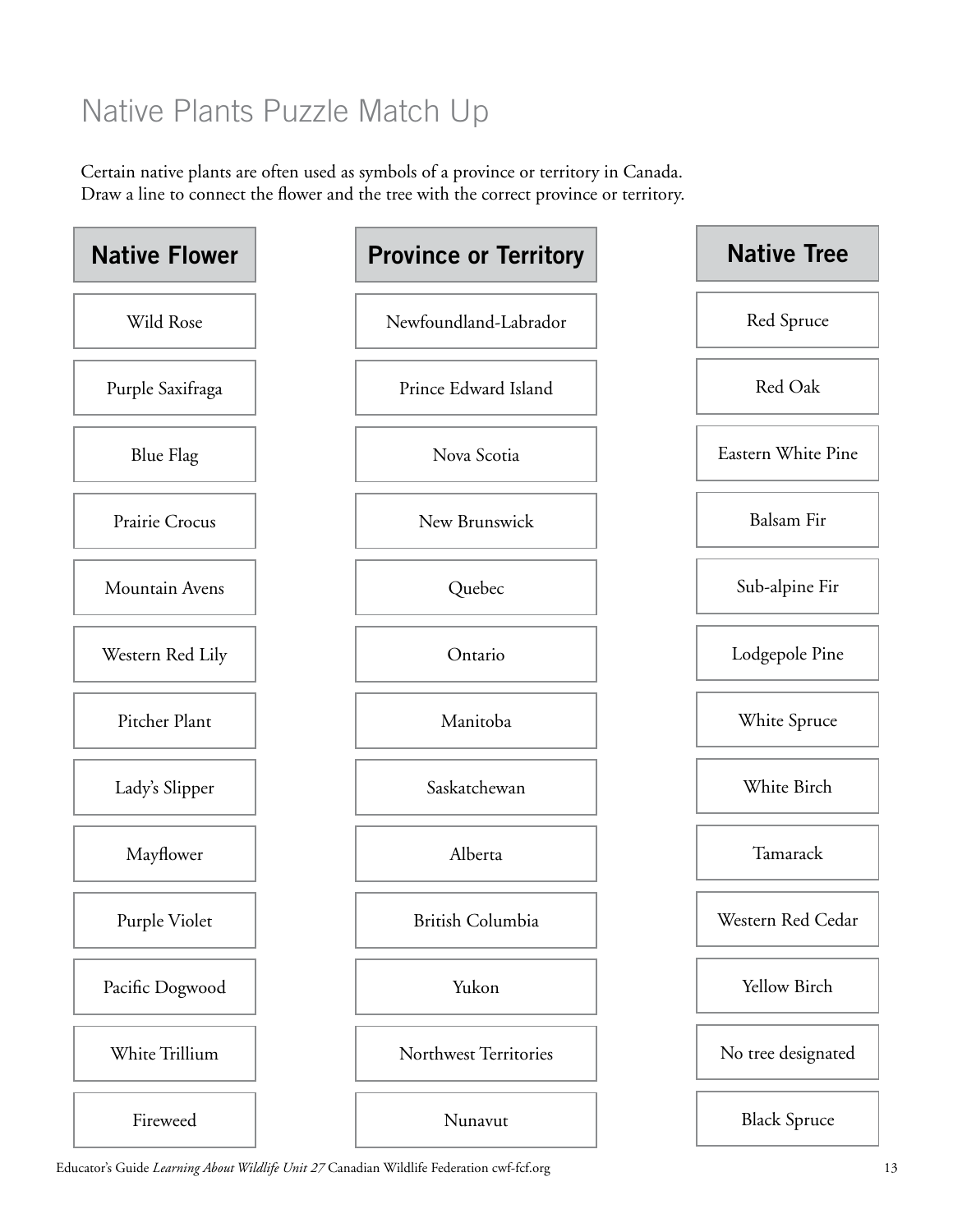# Resource Sheet 2: Benefits and Threats

Our reliance on the plant world, including, very significantly, native plants, is basic. Without plants we would lack even the fundamental building blocks of life, such as food and clean water. We couldn't do as essential a thing as breathe without plants to clean the air by removing carbon dioxide and producing oxygen.

# **Benefits of Plants**

# **Photosynthesis**

- Plants are the only major organisms that can use the energy of sunlight to manufacture food (in the form of sugars) from water and carbon dioxide.
- The process is known as photosynthesis. It is key to life on Earth.
- Photosynthesis takes place in the plant's leaves, whose green colour signals the presence of chlorophyll, the chemical that powers the process. Plants have chlorophyll; animals don't.
- Water drawn up from the earth through the plant's roots is combined with air drawn in through tiny pores in the leaves, called stomata.
- The stomata also play a vital role in returning both oxygen and water to the atmosphere. Photosynthesis is a chemical reaction in which the energy of sunlight is used to combine water and carbon dioxide into sugar, a more complex compound that provides energy for growth. In the process, oxygen and some water are released back into the environment.
- Through the process of photosynthesis, plants provide two essentials things we need to survive: oxygen and food. Without them, we would never have existed.

# **Food**

- We access plant energy (which is a converted form of solar energy) in two main ways. We eat the plant's body parts directly, such as:
	- $\rightarrow$  leaves (lettuce, spinach, cabbage);
	- $\rightarrow$  stems (asparagus, rhubarb);
	- $\rightarrow$  roots (carrots, beets);
	- $\rightarrow$  seeds (wheat, rice, corn, almonds, sunflowers);
	- $\rightarrow$  the flesh around the seeds (apples, peaches, all berries, tomatoes, olives); and
	- $\rightarrow$  tubers, underground energy-storing growths connected to the roots (potatoes, peanuts)
- We also eat plants indirectly when we eat the flesh (beef, mutton, pork, chicken) of animals (cows, sheep, pigs, poultry) that have themselves grown big by grazing on plants.
- Did you know that all the plants we eat were originally bred from wild plants that were native to some part of the world? We have always relied, and will continue to rely, on native plant species as the genetic bank from which we develop and refine all our food crops.
- It's not just humans who depend on plants for food. All animals (such as insects, mammals, birds, reptiles, amphibians) as well as other organisms such as fungi depend on plants.

# **Oxygen**

- Did you know it takes about 10,000 mid-sized leaves to produce the oxygen to sustain the average person during an average lifetime? Did you know that most of these leaves are on wild plants, particularly the vast boreal forests and tropical rain forests (two of our largest native plant ecosystems) often spoken of as the "lungs of the earth"?
- A mature and healthy deciduous tree can have as many as 200,000 leaves, and meets the oxygen needs of about 20 people (or an equivalent mix of other animals) during its growing season. Of course, all plants produce oxygen, not just trees. We are dependent on a healthy plant world for the very air we breathe.

# **Carbon sink**

- Did you know that the process of photosynthesis also takes carbon dioxide out of the atmosphere, changes it into food, and ultimately into the physical material (or biomass) of the plant?
- It acts as a "carbon sink" and can remove significant amounts of an important greenhouse gas, temporarily (until the plant dies and its body decomposes) "sequestering" that carbon dioxide where it cannot promote climate change.
- Plants also respire and produce carbon dioxide. At night, for example, plants are net producers of carbon dioxide.
- Overall, plants can be considered "carbon neutral" as they take in carbon dioxide during their lives and release it as their bodies break down. But by then, of course, new plants are growing.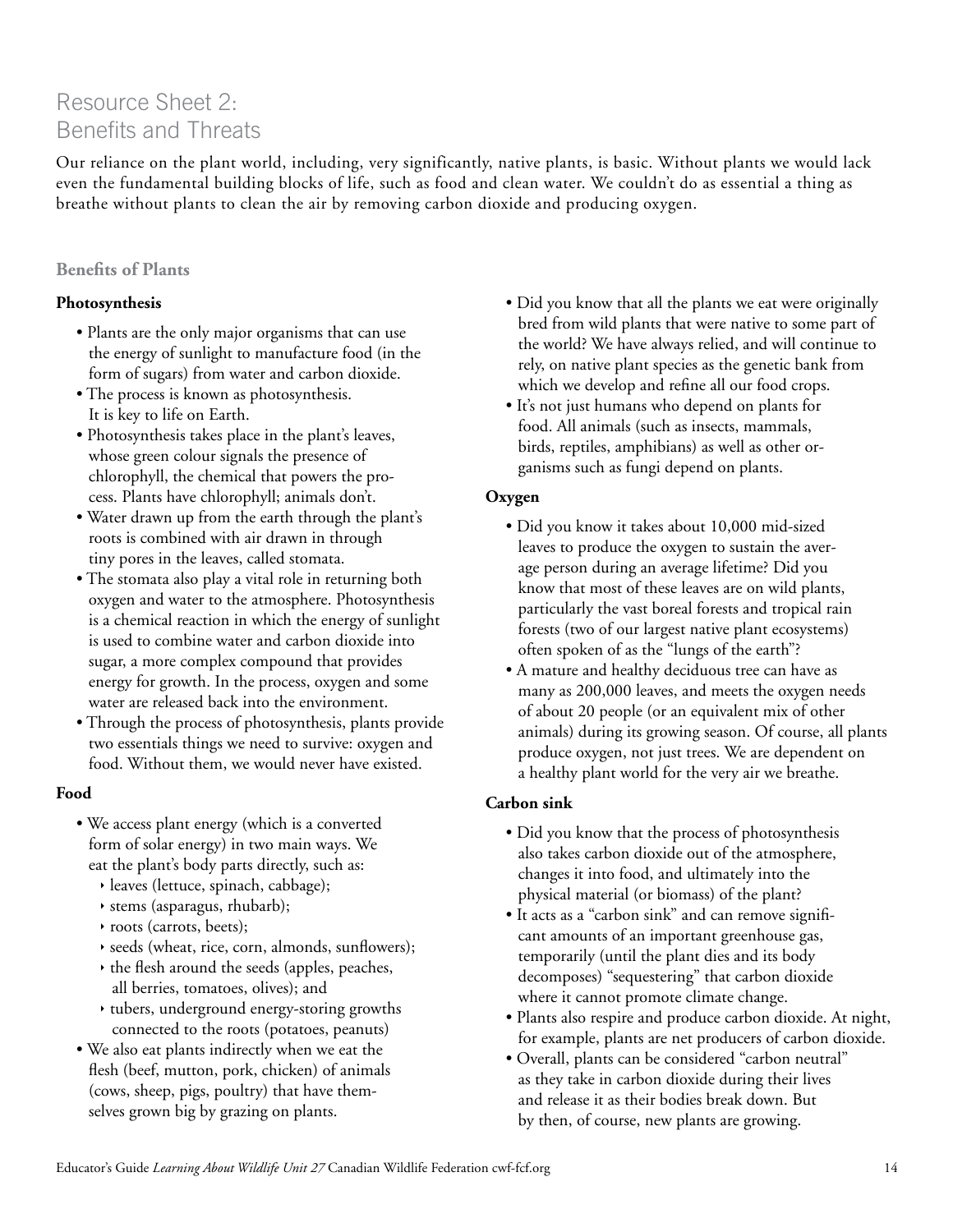• For example, a NASA-funded study suggests that the United States has experienced a 14 per cent increase in overall plant growth from 1950 to 1993, due in part to higher humidity and eight per cent more precipitation, as well as the return to native plant cover (mainly forests) of land once cleared for agriculture.

## **Water**

- Did you know that almost two-thirds of the moisture in the air is given off by plants? Only one per cent of all water a plant absorbs through its roots is used in photosynthesis. The rest is "breathed" out into the atmosphere through the stomata in the leaves, in a process called transpiration.
- A single corn plant, for example, will transpire over 200 litres of water over its one-season lifetime. By contrast, the vast oceans, which cover two-thirds of the earth, only provide one-third of atmospheric moisture, with some additional moisture coming from lakes and rivers.
- Plants help clean our water. For example, plants that grow along the shoreline bind the soil with their roots and keep the soil from being washed by rain and melting snow into our streams, rivers and lakes. Aquatic and terrestrial plants filter nutrients and pollutants out of the water as they draw it up through their root systems.

#### **Soil**

- Plants are an integral part of the soil system. Roots penetrate and aerate the soil; plant matter also feeds the fungi, worms and many microorganisms that make up a soil ecosystem and breaks down after death to become the essential fibrous organic matter that gives the soil a good consistency and porosity.
- Pure sand is a difficult soil for most plants to grow in as water drains away too quickly. With pure clay the reverse is true—water does not flow through or away and plants can literally drown. Clay also constrains root development; it's hard for the roots to penetrate.
- A mixture of sand, clay and humus (decomposed organic matter such as plant bodies and leaves) makes the perfect soil mix. It allows moisture and air to penetrate and flow through its sponge-like consistency and supports microorganisms that enrich the soil and contribute to biodiversity.
- A healthy deciduous tree might grow and shed 3,600 pounds of leaves during its 60-year lifespan, returning about 70 per cent of their nutrients to the soil. If not harvested for wood or burned in a fire, it will eventually die, return to the soil and become organic matter. This is known as the cycle of life.

• Plant cover also stops wind erosion. Wind erosion occurs when dry, exposed soil is picked up by fast moving air to become dust. This condition is evident in Canada's polar deserts. Despite common and fast-blowing winds, the tundra is not dusty. It is covered by a dense, complex mat of tiny, interwoven plants. Around human settlements, however, where construction and road building have removed much of the plant cover, the sandy soil dries quickly and is blown around the communities, causing breathing problems, irritating skin and machinery, and even drifting across roads in particularly windy spots.

# **Habitat**

• Native plants and animals have evolved together and they fit together like a complex puzzle. Every change in the presence and health of one plant species will affect corresponding changes in other species in an endless chain, many of whose links remain undiscovered.

# Ì **Example of Wild Lupine and the Karner Blue Butterfly**

Consider the wild lupine and the karner blue butterfly (*Lycaeides melissa samuelis*). Habitat changes affecting the wild lupine have led to the disappearance of this butterfly from Ontario. The wild lupine is the only food source for the butterflys' larvae. This plant thrives in sunny areas of sandy soil like southern Ontario's black oak savannahs. It was once very common, but with the suppression of the fires that helped maintain the savannah habitat, much of its habitat has been lost to plant succession, including the invasion of aliens such as the honeysuckle. Other areas have been cleared for farming and then reforested with pine plantations when the soil was found to be too sandy for agriculture. The result is that the karner blue butterfly, whose larvae cannot survive without the wild lupine, is now extirpated from its range in Ontario. The spread of lupine back into some parts of its former range is being encouraged in the hope of reintroducing the butterfly.

# **Our Health and Material Lives**

- Plants have been used for thousands of years to treat human ailments. Worldwide over 400,000 species of plants have been used by indigenous people for medicinal reasons and hundreds were used in Canada by the First Nations in traditional medicines.
- The anti-cancer drug called Taxol is an important example of recently discovered values of native plants. In the 1960s taxol was extracted from the bark of the Pacific yew and is now used in many medical contexts.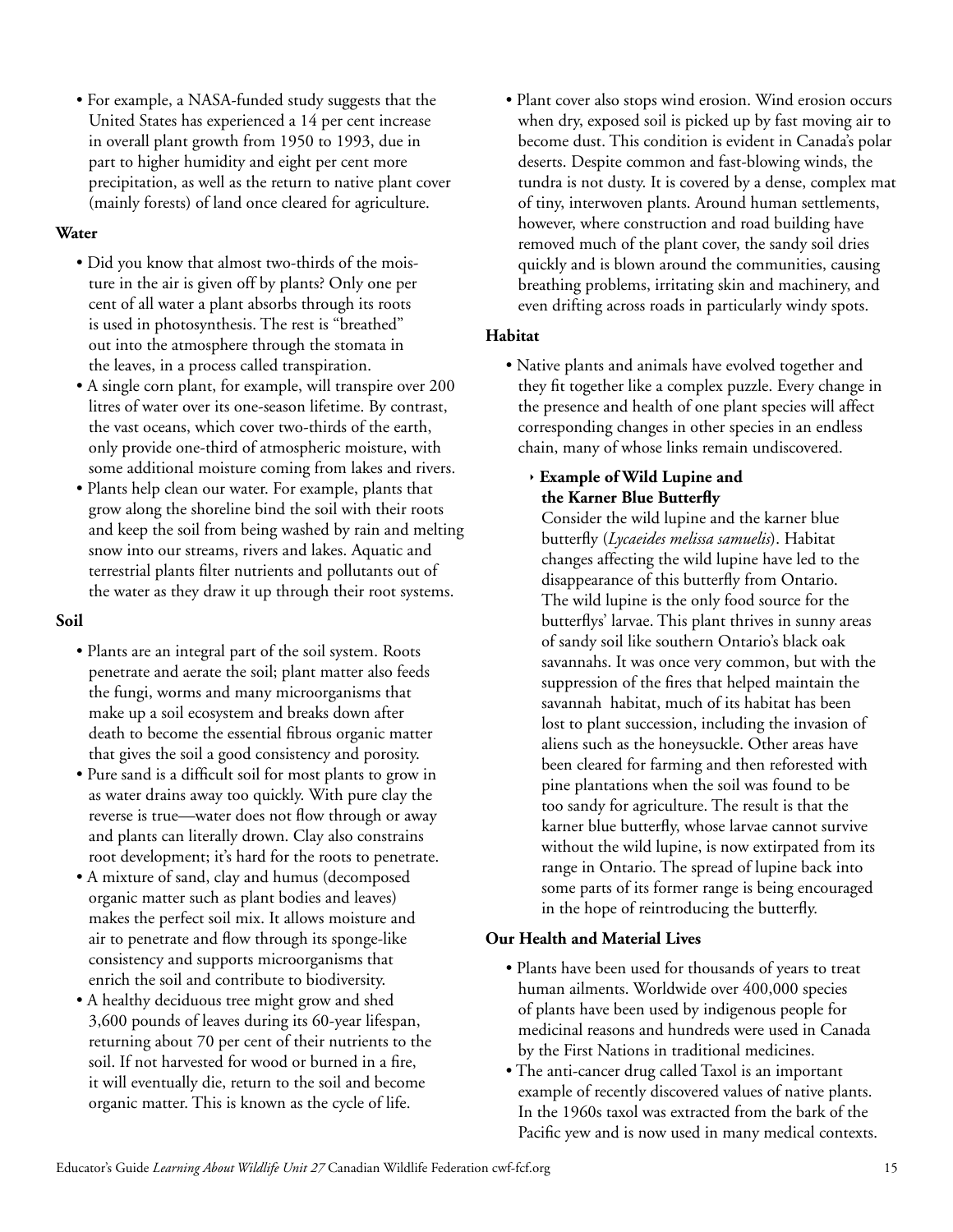Find out more about research that involves the search for naturally occurring biological materials found in plants for medical applications by visiting [nrcan-rncan.gc.ca](http://www.nrcan-rncan.gc.ca).

- Lumber, milled from harvested trees, is still a major component in the various construction materials from which we build our homes.
- Paper, manufactured from tree fibre, is an essential part of our modern society.

## **Aesthetic Pleasure**

- As humans and creatures of the natural world, we respond to plant and other life and to the ecosystems that surround us. Our reaction to being out in a healthy natural environment is to turn our face to the sun, breathe deeply and inhale the scent of the flowering plants.
- There's a spiritual and emotional depth to our response to nature. It is integral to our mental and physical health and is perhaps the reason why people hike or flock to parks every year.

# **Threats to Native Plants**

# **Lacking Connections with Nature**

- No species is an island. We are all linked. Every time a species disappears from a region — or worse, from the world — something important is lost, and we are all diminished.
- We may think that the plants we have domesticated and bred ourselves, such as the apples, wheat, sugar beets and cinnamon that go into baking an apple pie, are more important to us than, for example, wildflowers. But we ought to be mindful that all living things in nature are inter-connected. Each species of native plant is an integral part of an ecosystem and is likely important to us in ways we may never fully understand.
- Most native plants in Canada have managed to co-exist with us despite our many disruptive practices. But those practices and their consequences have threatened a significant number of them with drastic decline, and possible extinction.
	- $\cdot$  Of the approximately 3,200 native plants that have been identified in Canada, over 200 have been found at risk by COSEWIC. Another 800 have been identified as sufficiently at risk to give COSEWIC a reason to be concerned about their future and investigate their status.

# **Following Disruptive Practices**

We create problems when we do such things as the following:

- **Introduce Invasive Alien Species.** We threaten non native plant survival when we introduce invasive alien species and diseases. Many non native plants arrived in Canada accidentally (such as through packing materials) but others were introduced on purpose (such as for medicine). Some of these alien species are invasive and have spread to the extent that they threaten Canada's native species of plants.
	- $\rightarrow$  For example, COSEWIC cites the invasive alien, garlic mustard (*Alliaria petiolata*), as a threat to the endangered wood poppy (*Stylophorum diphyllum*) in Ontario, and in Alberta and Saskatchewan, slender mouse-ear cress (*Halimolobos virgata*) is threatened by the invading crested wheatgrass (*Agropyron pectiniforme*).
	- Among the shrubs and small trees, European buckthorn (*Rhamnus cathartica*) has been found to be a particularly aggressive invader in parts of British Columbia, Saskatchewan, Ontario, Quebec, Nova Scotia and Prince Edward Island, choking out pretty well everything that gets in its way.
- **Destroy Habitat.** Plant habitat is destroyed when we build subdivisions, roads, factories and malls, or by logging and clearing land for agriculture or digging it up to extract minerals or for industrial or manufacturing purposes.
- **Degrade Sensitive Areas.** Allowing livestock to overgraze, trample plants and muddy streams often degrades plants' habitat.
- **Polluting Air and Water.** Permitting waste products to pollute watercourses and the air, and produce greenhouse gases in such volume that we affect the very climate pose threats to plant survival.
- **Use Pesticides.** The use of pesticides (herbicides and insecticides) that might be aimed at one or two unwanted species can affect many species and are often washed into streams and other watercourses.
- **Harvest Wild Plants.** Digging up native plants in the wild reduces the species chances of survival. The growing popularity of alternative medicinal plants can threaten plants in the wild or lead to overharvesting. Horticultural collecting can also pose threats.
- **Using Road Salt.** Road salt is toxic and often finds its way into roadsides and may harm plants that grow there.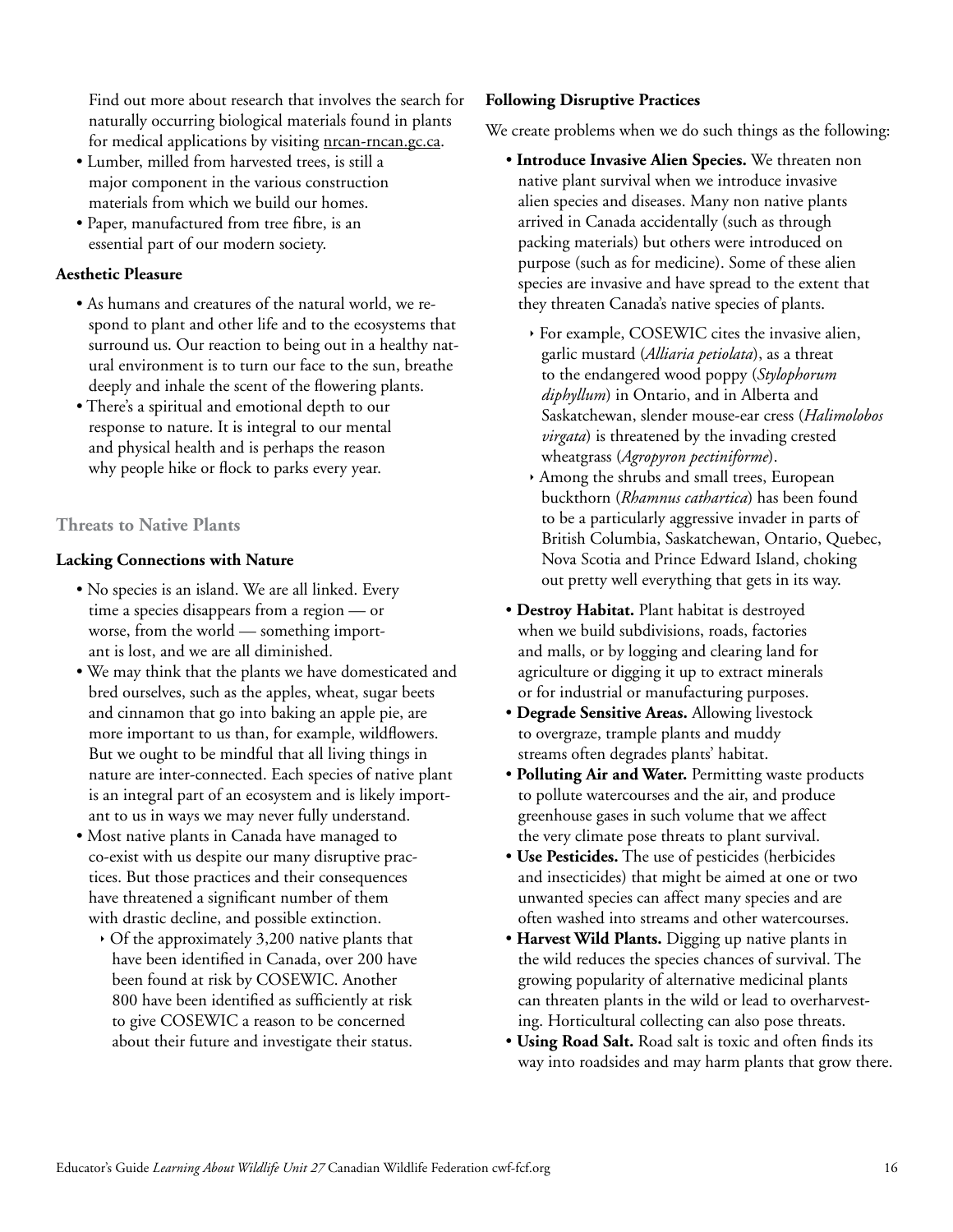- **Constructing Practices.** Construction of roads and structures often destroys native plants and covers their habitat with concrete or other hard surfaces.
- **Trampling Native Plant Habitat.** Disturbing plants while engaging in activities such as hiking, camping and disturbance created by riding off-road all-terrain vehicles can leave a huge ecological imprint.
- **Clearcut Forests.** Clear cutting practices often contribute to the loss of sensitive plant habitat.
- **Suppress Fires.** Ecological communities, such as the boreal forest and grasslands, often depend on fire to maintain their health.
- **Change the Climate.** Warmer temperatures associated with climate change are drying up and changing the ranges of plants.
- **Reduce Pollinators.** Pollinators are disappearing at alarming rates through the effects of factors such as the use of pesticides, the introduction of invasive and exotic species, and the fragmentation and destruction of habitat. Most plants cannot reproduce in the absence of pollination.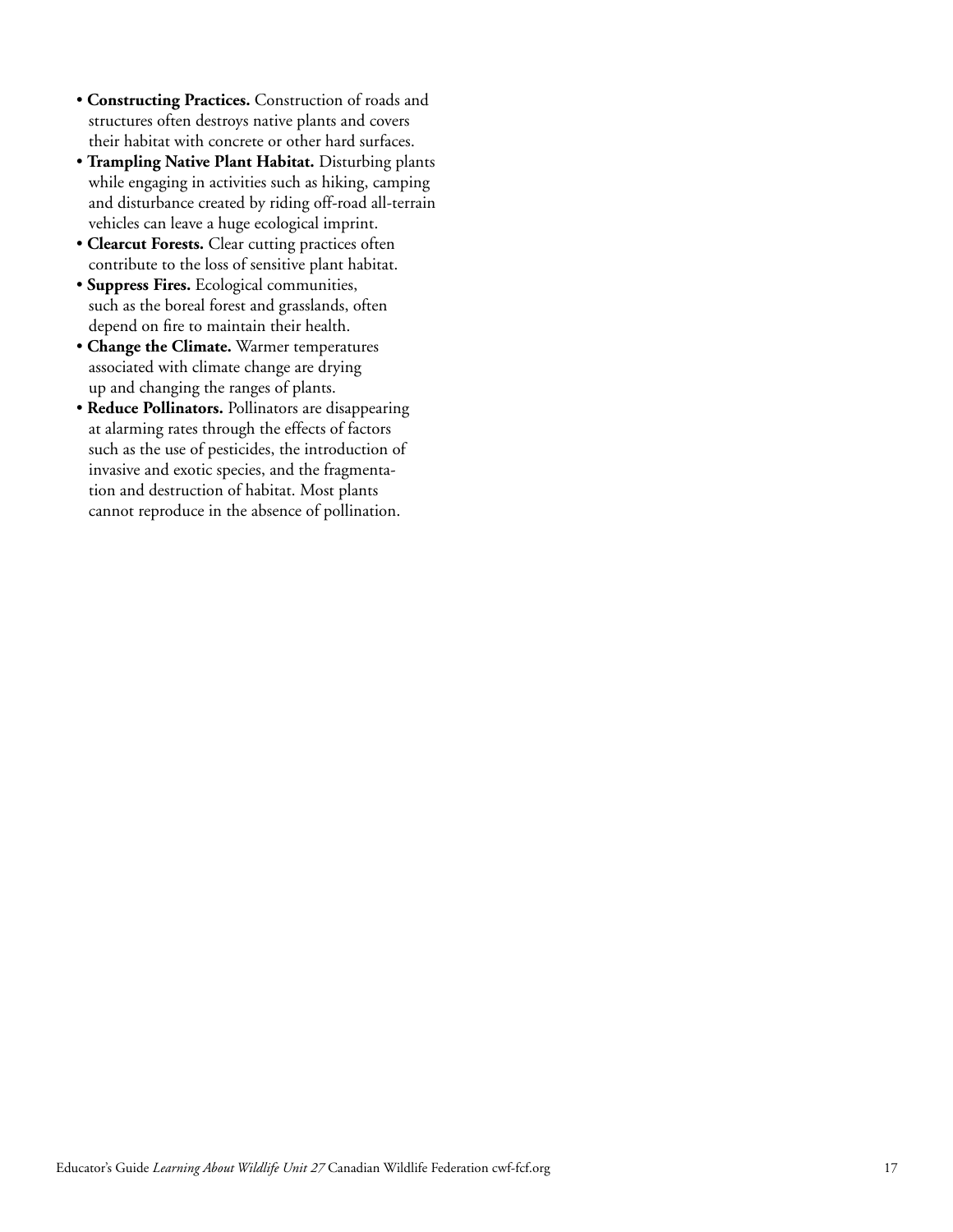# Native Plants and Their Environment

#### **Grades:** 3 and up

**Subjects:** Science, Social Studies, Language Arts, Geography

**Learning Outcomes:** Students will be able to:

- Describe the importance and value of native plants
- Identify actions that people can take to conserve native plants and their environment
- Describe the importance of conserving native plants
- Identify and describe local native plants and their role within the ecosystem
- Describe an approach to restore an area to its natural state

**Skills:** Communication, observation, researching, reading

**Duration:** Several hours, ongoing basis (weeks to a year plan)

**Group size:** Any

**Setting:** Indoors and Outdoors

**Materials:** Seeds or native stock for native perennials, basic gardening tools, watering cans, sunny space in the school yard

**Summary:** Students discover the impacts of native plants within the ecosystem (flora and fauna) by returning a portion of their school yard to its native state.

**Background:** Native plants play a vital role in the environment such as:

- Exchange of gases
- Nutrient cycling
- Water cycle
- Soil conservation
- Providing food and shelter (habitat elements) for wild creatures and other plants

*Exchange of gases:* Like people, plants breathe, too, but mostly through tiny pores in their leaves and young stems called stomata. The process by which respiration takes place is called diffusion. It occurs on a cellular level. It involves the exchange of oxygen and carbon dioxide. In plant cells, carbon dioxide must be available since it is used in photosynthesis, and thus oxygen is a waste product and must be removed. The basic mechanism of gas exchange is diffusion across a moist membrane; in this case the molecules move across cell membranes. The exchange of gases is an essential process in what is called energy metabolism and is a prerequisite to life.

*Nutrient cycling:* Plants need nutrients from the soil to grow, just like people need food. Soil nutrients mostly come from the breakdown of mineral-bearing rocks and from organic matter (the decomposition of plants and animals). The nutrients that plants get from the soil are stored in all plant tissues such as leaves, stems and flowers. When these tissues fall to the ground they start to break down, and together with other decomposing matter (such as dead insects and animals and animal feces), they are eventually re-incorporated into the soil by rainfall and earthworms. There, organic matter is further broken down and slowly transformed to become nutrients that are available to growing plants (and the cycle continues).

*Wildlife habitat:* Wildlife habitat is food, water, shelter and space all arranged just right for a species of wildlife.

*Water cycle:* The water cycle is also known as the hydrological cycle. It describes the continuous movement of water on, above and below the surface of the Earth. Throughout the cycle, water can change states (liquid, vapour, ice). The sun drives the water cycle by heating water in the oceans. Some water evaporates as vapour into the air. Rising air currents take the vapour up into the atmosphere, along with water from evapotranspiration (water transpired from plants and evaporated from the soil). The vapour rises into the air where cooler temperatures cause it to condense into clouds. Air currents move clouds around the globe; cloud particles collide, grow and fall out of the sky as precipitation such as rain or snow (and some can accumulate as ice caps or glaciers over thousands of years). Most precipitation falls back into the oceans or onto land, where much of it flows eventually into the ocean and the cycle renews itself.

*Soil conservation:* Soil conservation is the application of methods that safeguard the soil against erosion and deterioration (such as overuse, saltization, acidification and chemical contamination).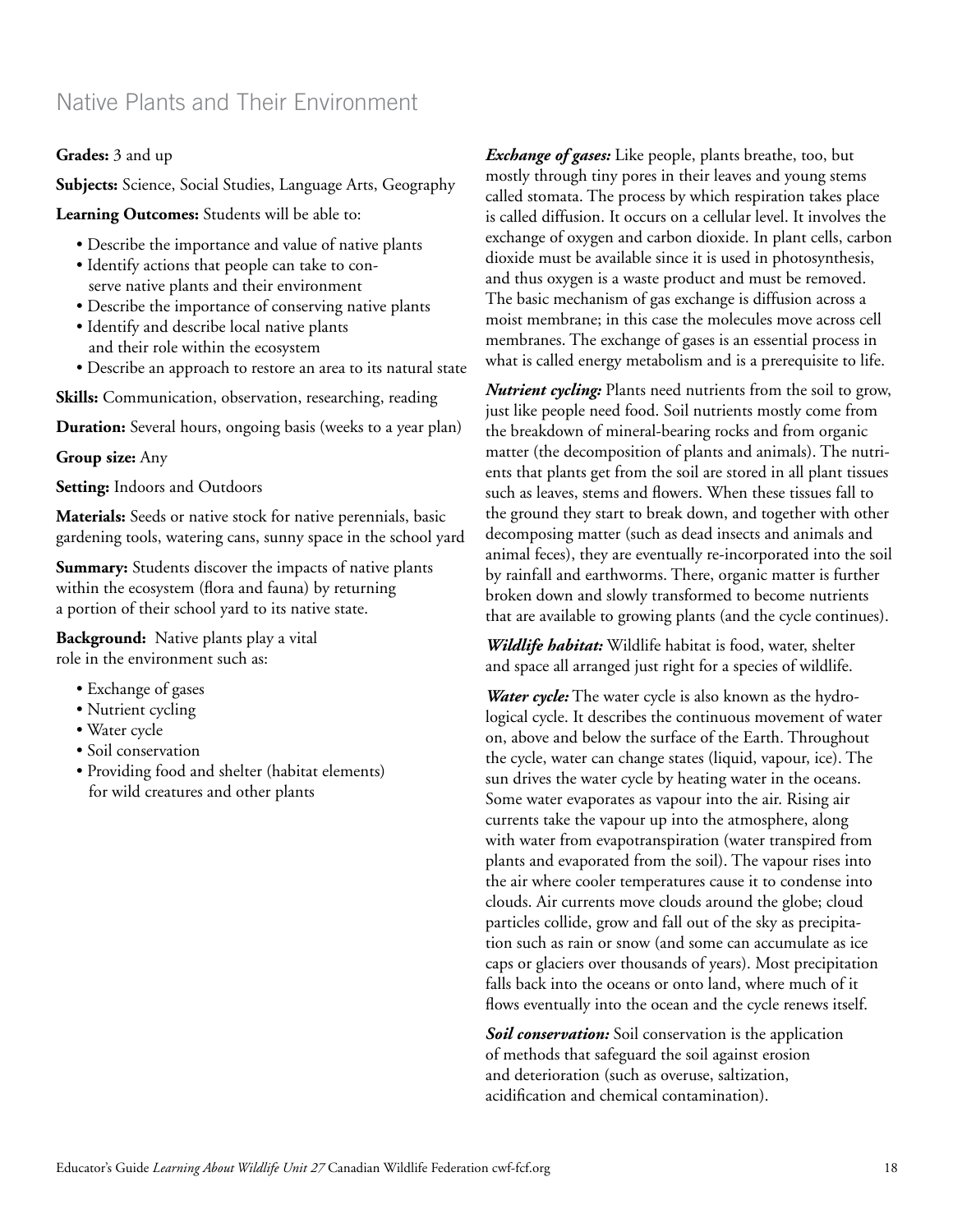#### **Procedure**

#### **For younger students:**

- 1. Introduce students to the ideas that are provided in the Background section of this activity.
- 2. Introduce students to the idea of native plants and ask if they think that plants have had any effect on their surrounding environment.
- 3. Have students research which plants are native to the region in which they live. Invite them to consult CWF's native plant encyclopedia and the ecozone map located at **[WildAboutGardening.org](http://www.WildAboutGardening.org)** for examples of native plants that can be found in their region.
- 4. Invite students to select a small area on their school grounds (that is not heavily used by people) to plant native flowering plants. Remind them to ask for permission to plant in their selected location. Ask them to record any observations of types of wild creatures close to the spot they selected for planting.
- 5. Make arrangements that will enable students to plant varieties of hardy, native flowering plants in their space. For example, involve parents and register their project as a WILD School project. (WILD School teachers recommend that using mature plants may work best with young students and prevent tiny feet from breaking seedlings).
- 6. Involve students in the regular care and maintenance of their plants (such as watering).
- 7. Have the students observe and keep track of observations associated with their native plants area. For example, once every week, have them record what types of insects or other animals have been living or using the planted space.
- 8. Have students make sketches and talk about the changes that are occurring in their little plant corner. For example: What insects or other wild creatures did they observe as their plants grew? Are they the same as the ones they observed before they planted their plants?
- 9. Have students make a wall mural in the school hallway or a large poster on a bulletin board of their sketches.

#### **For older students:**

- 1. Encourage the students to discover the various roles that native plants play within their environment. Here are a few questions to assist you:
	- a. How can one test to see if native plants consume or produce atmospheric gases?
	- b. How can one show that native plants play a role in nutrient cycling and the water cycle?
	- c. How does one know that native plants can play a role in providing habitat and soil conservation?
- 2. Discuss the importance of native plants within the environment including what threatens them. Link to local and regional concrete examples.
- 3. Involve students in finding an area within school premises where the land can be left to grow "wildly." Students can assist by watering this area.
- 4. Involve students in researching the species of native plants that will grow in this area. Have them identify if the plants are native or if they are invasive alien plant species.
- 5. Have students keep a record of the transformation of this area by noting the various species of insects and animals that utilize this space as habitat and also by observing the plant succession.

#### **Extensions:**

- 1. Have younger students create an illustrated journal of their observations.
- 2. Organize a debate among older students. Have the "pro" side argue in favour of conserving native plants. Have the "con" side argue against it.

#### **Evaluation:**

- 1. Young students identify five species of native plants that can grow in their area.
- 2. Older students write an essay that explains the importance of native plants in the environment.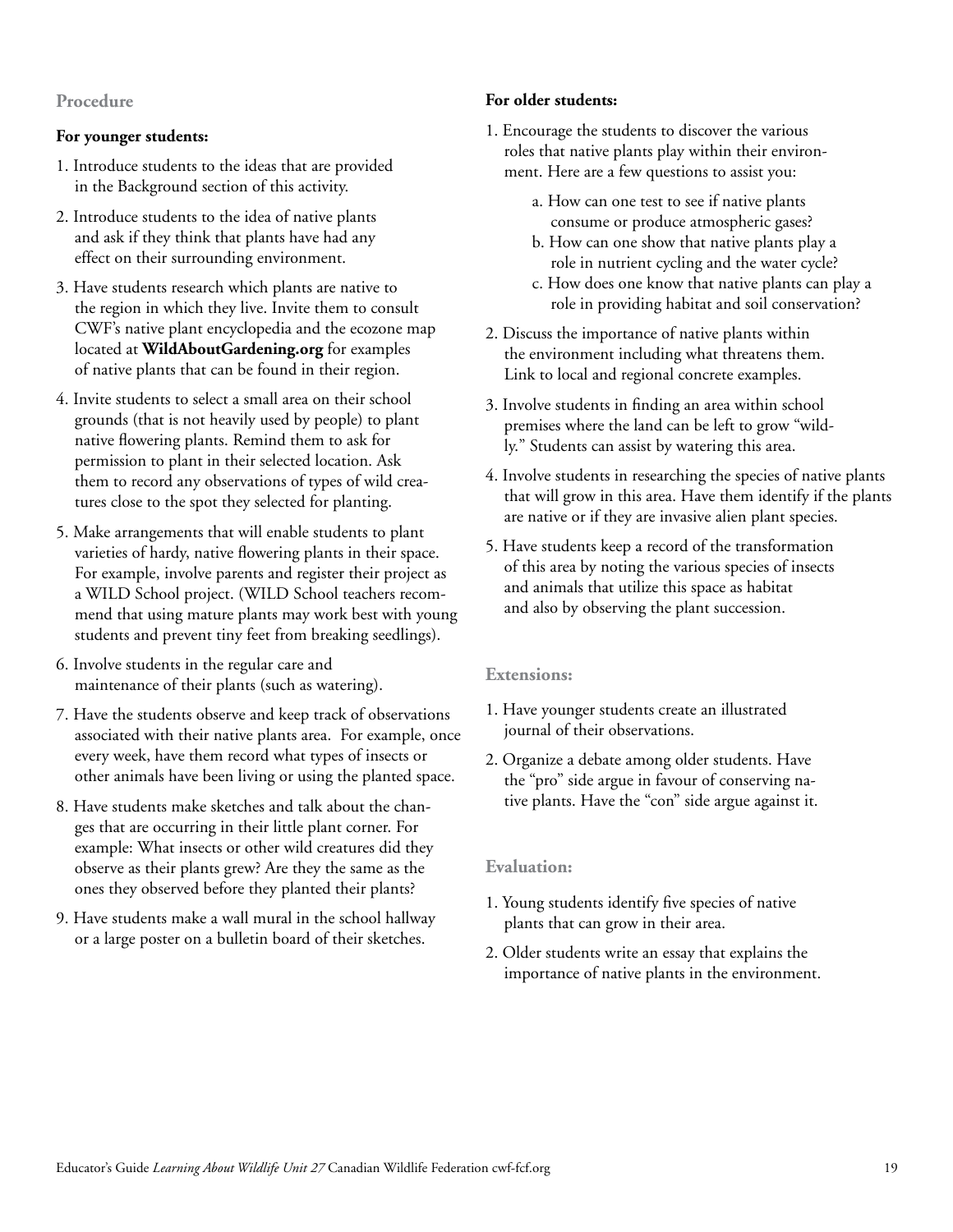# Resource Sheet 3: Act Today to Conserve Native Plants For Tomorrow

We protect the spaces in which native plants grow by making sure that our behaviour is respectful. This means refraining from collecting or damaging native plants and ensuring that we leave no "trace" behind of our presence. We might also meet with family and school administrators to agree about how we will act toward native plants. We can call this activity "private stewardship" because individuals or groups take voluntary responsibility for protection. Often informal, this type of protection can be important and lasting.

On a more formal level, we have areas that are protected and in which native plants are protected. For example, Canada has agreed to the International Convention on Biological Diversity, which defines a protected area as a "geographically defined area that is designated or regulated and managed to achieve specific conservation objectives." Official protection can be very effective over a long period because it is often backed by laws (such as the Canada National Parks Act) or agencies, such as the Committee on the Status of Endangered Wildlife in Canada.

Provincial and federal agencies, such as governments, are able to organize many smaller special areas into systems of protected areas, such as a provincial and territorial park system, National Wildlife Areas, sanctuaries and ecological reserves. Municipal governments that set aside parklands, greenbelts and conservation lands also perform important ecological functions and can enact bylaws that limit tree cutting and pesticide use on private lands. Country-wide systems, such as national parks and reserves, and the World Heritage Sites and International Union for Nature can offer similar protection that can span whole continents.

# **What Can You Do?**

Native plants provide us with life-giving benefits. What can you do to conserve them? Here are some ideas for actions to keep native plants healthy and thriving in their natural environment:

# **Discover and Conserve Native Plants in Your Yard**

- Get to know what's growing naturally in your neighborhood.
- Surprisingly, many native plants can be found in even the most-tended yard. After all, it is a spot that's already ideally suited for their growth.
- Get started by consulting the *Wild About Gardening*  website at **[WildAboutGardening.org](http://www.WildAboutGardening.org)** or field guides to wildflowers, trees and shrubs.
- Take an inventory of plants that grow in your yard. Chances are it's already filled with specifically planted grasses, flowers and even trees.
- Don't forget to pay attention to the edges of your yard or garden where native plants are more likely to occur.

# **Let a Corner Go Wild**

- Pick a spot of your lawn, stop cutting it and let it grow.
- Watch the amazing number of plants that will grow and produce flowers (native and exotic). Plants that grow long enough to produce flowers are easier to identify (and this is the best time to do the inventory).
- Pay attention to the types of wild creatures that visit your wild patch. You might see more

critters such as insects, animals that eat insects (spiders, birds, voles, mice, shrews) and maybe some larger predators (such as hawks).

# **Reduce the Use of Pesticides**

- Reduce or eliminate the use of pesticides and chemical fertilizers.
- Some studies suggest connections between pesticide exposure and increased risk to human health. Children are especially vulnerable as they are smaller and still developing and are more likely spend more time playing outside.
- Plants and animals in the ecosystem, including pets, can also be affected since they may live and eat where chemicals are applied.
- Chemical fertilizers generally do not build up the soil the way organics do. Over dependence on chemicals can degenerate the soil to a sterile environment devoid of creatures that make natural soils healthy, living and diverse ecosystems.

# **Remove Invasive Alien Competitors**

- Get to know invasive aliens, pull or dig them out and give native species a chance to grow.
- Here's a list of highly invasive species prepared by the Canadian Botanical Conservation Network (see [rbg.ca/](http://www.rbg.ca/cbcn) [cbcn](http://www.rbg.ca/cbcn) ) from their Invasive Plant List to get you started:
	- Ì Garlic mustard, Hedge garlic (*Allaria petiolata*)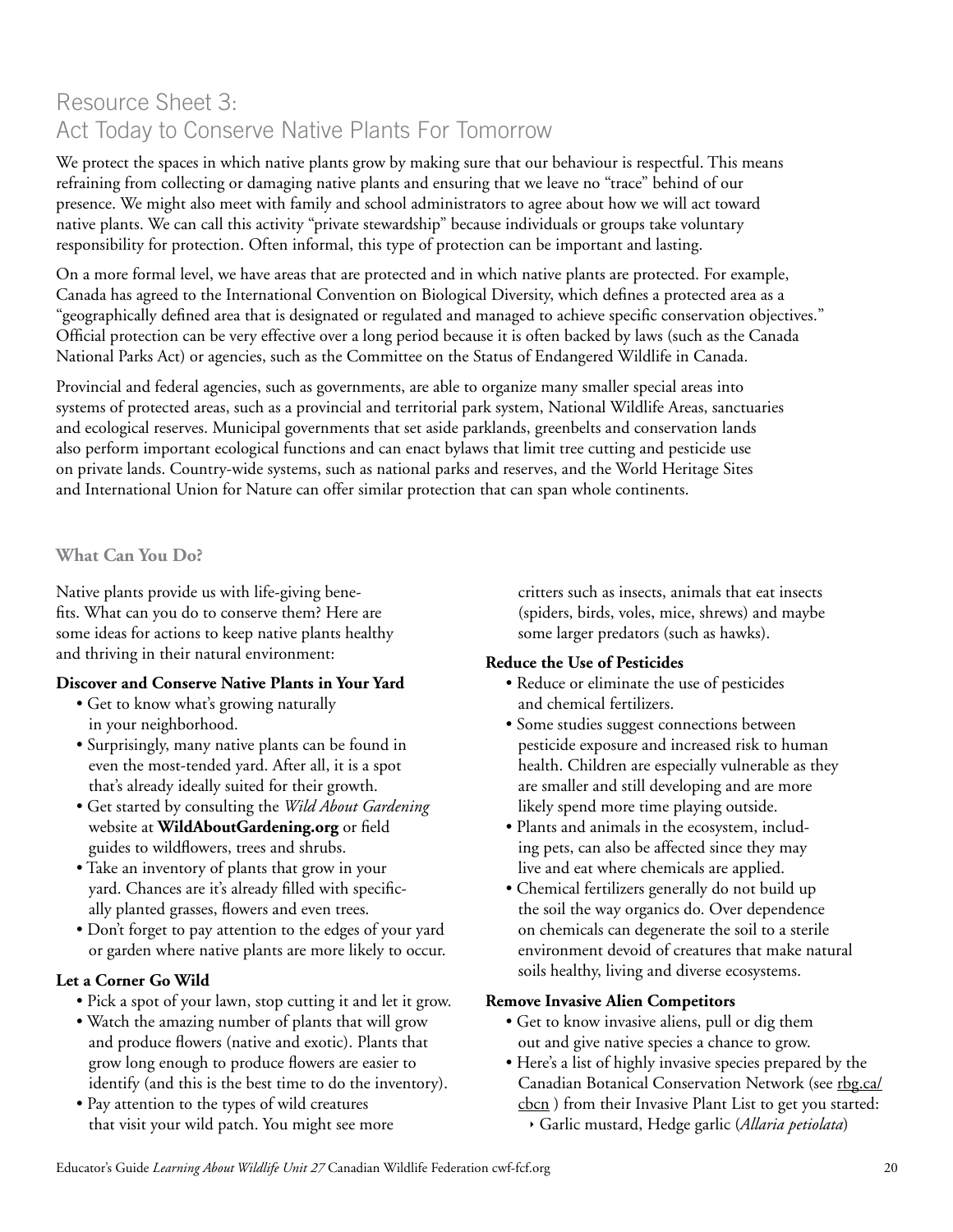- Ì Oriental bittersweet, Asiatic bittersweet (*Celastrus orbiculatus*)
- Ì Dog-strangling vine, Black swallowwort (*Cynanchum nigrum*)
- Ì Autumn olive (*Elaeagnus umbellate*)
- Leafy spurge, Wolf's milk, Faitours grass (*Euphorbia esula*)
- Ì European frog-bit (*Hydrocharis morsus-ranae*)
- Ì Purple loosestrife, Swamp loosestrife (*Lythrum salicaria*)
- **Eurasian water milfoil, Spiked water** milfoil (*Myriophyllum spicatum*)
- Ì Japanese knotweed, Mexican bamboo (*Polygonum cuspidatum*)
- **European buckthorn, Common** buckthorn (*Rhamnus cathartica*)
- Glossy buckthorn, Black buckthorn (*Rhamnus frangula*)

#### **Plant Native Species in Your Garden**

- Consider adding native plants to your current garden. CWF's website **[WildAboutGardening.org](http://www.WildAboutGardening.org)** is a great resource for gardeners. Also, see the "Gardening Gab" section where you can post questions and share information with other wildlife gardeners.
- This site includes information to help you enhance your garden with species of native plants suitable to your climate and soil conditions.
- Most native plants, such as highbush cranberry (*Viburnum trilobum*), provide food sources for wild animals that have evolved and adapted together.

#### **Register Your Backyard**

- Visit **[WildAboutGardening.org](http://www.WildAboutGardening.org)** to enrol in CWF's Backyard Habitat Program. Then, certify your backyard and join hundreds of Canadians who are already part of this conservation program.
- Many native species are available from reputable garden centres, some of which specialize in native plants.
- Consult the *Wild About Gardening* website for names of native plant suppliers in your area that grow plants from seeds.
- These experts can advise you on the types of plants best suited to your growing region.

#### **Follow Ecological Restoration Practices on Your Property**

- Consider returning large sections of your property to native species.
- Once established, a healthy native plant plot requires less water and fertilizer and basically maintains itself. It provides habitat for wild creatures, increases biodiversity and resists invasive alien species.
- This practice is also known as ecological restoration. The objective is to restore the diversity of species that were once present and remove the causes of original disturbances (such as invasive alien species and use of pesticides).

#### **Develop Wildlife Spaces**

- If you are planning a large "ecological restoration" on a property, pay attention to the concept of corridors of native plants that can join otherwise isolated patches of natural areas.
- Well-planned corridors can enhance the areas they connect by increasing forage areas for wild critters, offering refuge spots from predators and encouraging connections between members of a species.

#### **Spread Out in Your Community**

- Everything you try out on a micro-level in a yard can be taken to a larger level by getting involved in (or starting) community projects involving your school, local parks or regional, provincial or national parks.
- Many local, regional and national organizations already exist to promote native plant gardening, ecological restoration of shorelines or of particular ecosystems (such as tallgrass prairie or Garry oak savannah) or species protection (such as the Canadian Chestnut Council).

#### **Create WILD School Projects**

• Enrol in the WILD School program and register a school or youth group project. See **[WildEducation.org](http://www.WildEducation.org)** for details on how to join and ask for mini-grants to get you started.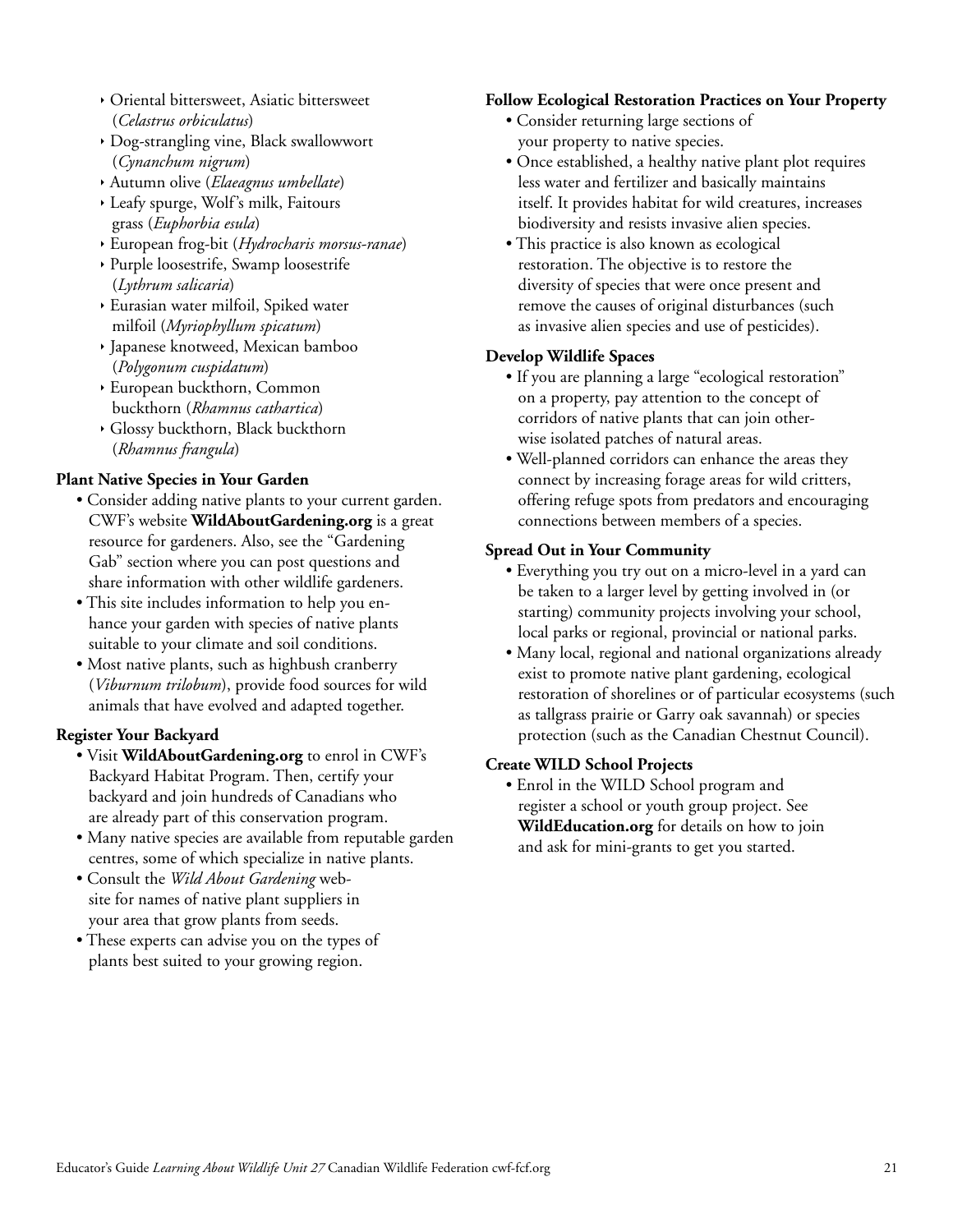# Local Native Plants

## **Grades:** Any

**Subjects:** Science, Language Arts, Arts, Social Studies

#### **Learning Outcomes**

Students will be able to:

- Identify local native plants and invasive plant species
- Describe the importance of native plants within the environment
- Learn how to keep records in the form of a journal (data collection and data analysis)

**Skills:** Communication, observation, reading, recording, research, sketching

**Duration:** 60 to 90 minutes, several hours

**Setting:** Indoors and Outdoors

**Materials:** Journal-type notebook

**Summary:** Students learn to identify the various local native plants through collection of information or specimen and research.

**Background:** Native plant species vary across Canada. Look on CWF's *Wild About Gardening* website at **[WildAboutGardening.org](http://www.WildAboutGardening.org)** for native plants and the types that can be found in your region, as well as other information such as:

- a searchable encyclopedia of native plant species;
- a province-by-province listing of local sources for native plants and seeds; and
- tips for planning a successful wildlife garden.

This activity combines writing, specimen collection and sketches to record the various species of native plants. There are many methods to preserve plant specimens. Two suggested methods for this activity are the pressing method and the borax method.

- • *Pressing method:* 
	- $\cdot$  The plant material is placed between the pages of a book or newspapers, which is closed and weighted.
	- $\rightarrow$  Material preserved with this method can be arranged in framed displays.
- *Borax method:* This method involves burying the flowers in a mixture of borax and white cornmeal  $(in a ratio of 2:1)$  or borax and sand  $(2:1)$ .
	- $\rightarrow$  About 10 days is the average time period required if cornmeal is used, and about 16 days of drying time if sand is used.
	- Ì Please note that the flowers can be burned if embedded too long.
	- $\cdot$  It is important to use the correct procedure when covering the flowers so that their form will be maintained.
	- $\rightarrow$  To cover a flower, put about two centimetres of the mixture at the bottom of the container. Cut the flower stem to about one centimetre and place the flower into the centre of the material at the bottom to hold the flower.
	- $\rightarrow$  Next, pour the mixture along the perimeter of the container, away from the flower, building up a continuous mound of about 2.5 centimetres.
	- $\rightarrow$  Then tap lightly on the container and the material will move to the flower, not altering the form of the petals (in other words, the mixture will not weigh down the petals as it would if it were poured on top of the flower).
	- $\rightarrow$  Continue adding the mixture and tapping on the container until the flower is completely covered.
	- $\rightarrow$  Lastly, add a couple of centimetres of the material above the top of the flower.

Use the Resource Sheets contained in this unit as reference materials.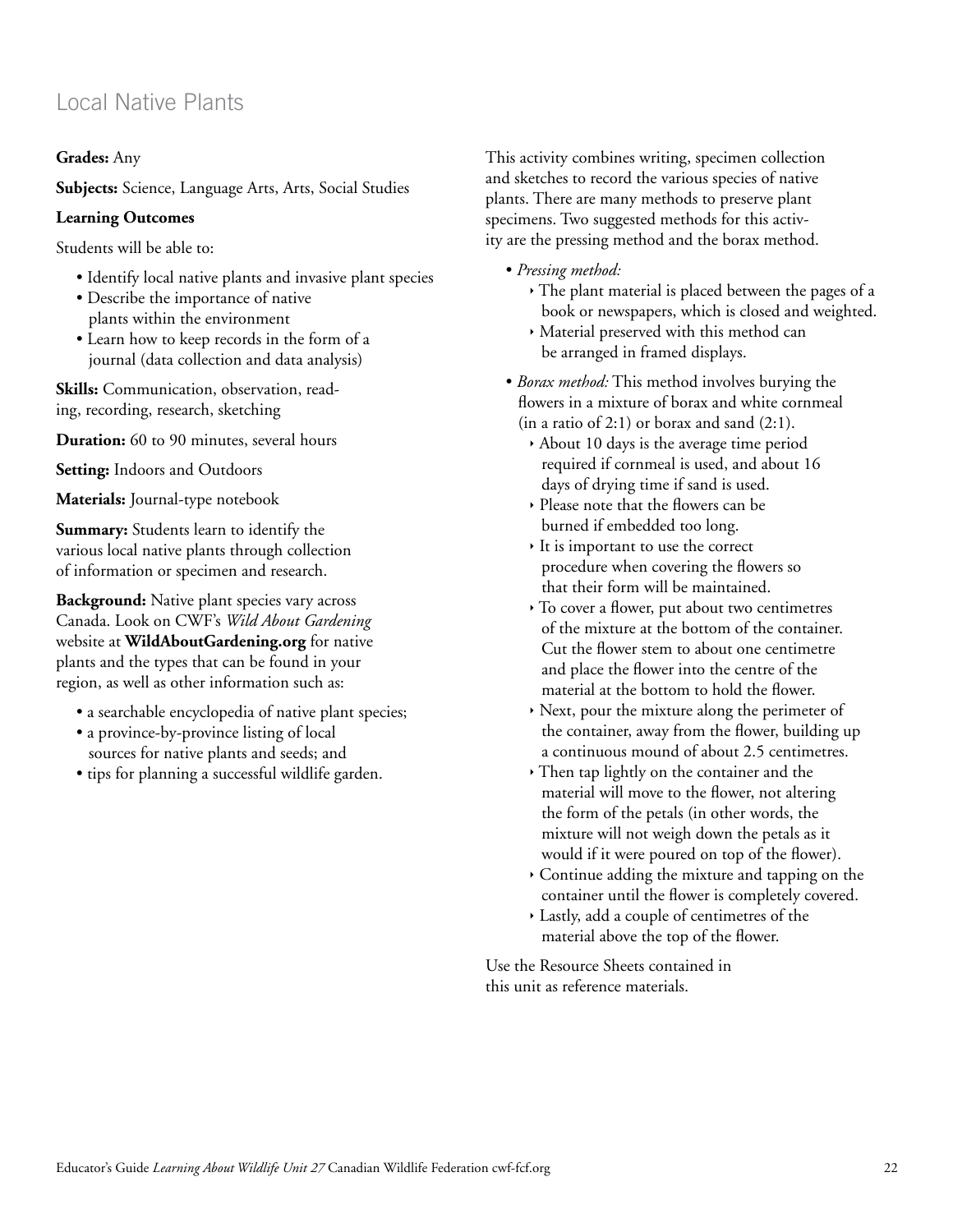#### **Procedure:**

#### **For younger students:**

- 1. Keep the activity simple.
- 2. Discuss the importance of native plants and their role within the ecosystem and environment. Refer to the Resource Sheets contained in this unit.
- 3. Have students gently collect plant or flower specimens that will help them identify the various species of plants found in the school yard. Students could also take digital photographs rather than live specimens.
- 4. Use any preferred preservation method (see the above Background section for suggestions) before or after the specimen has been identified.
- 5. Identify the specimen with the help of the plant encyclopedia found at **[WildAboutGardening.org](http://www.WildAboutGardening.org)**. Are the specimen native or invasive plant species?

#### **For older students:**

- 1. Give each student a blank journal or use one journal for a small group of students.
- 2. Discuss the importance of native plants and their role within the environment and the local ecosystem.
- 3. Discuss with students the possible entries that could be made, such as:
	- Sketches of observed plant species located around the school yard area or around their home;
	- a map of the site where they drew the plants;
	- an inventory of animal signs and sitings; and
	- general observations of the sketched plants and their surroundings.
- 4. Ask students to research and identify their sketched plants. Ask them to find answers to questions such as: Are the plants native or invasive species? What are the species of native plants? All information relevant to the drawn plants should be noted in the students' journals.
- 5. Discuss with the students their findings. Which species of plants were found locally? Why did they find invasive plant species?

## **Extensions:**

- 1. Have younger students display their specimens during Parents' Night.
- 2. Have older students compile their sketches and findings into articles for their school board newsletter. Submit their articles for potential online publication to **[WildEducation.org](http://www.WildEducation.org)**.

#### **Evaluation:**

- 1. Ask younger students to identify at least two invasive alien species and at least two native species.
- 2. Have older students to identify factors that contribute to instances of why invasive plant species were found in their area.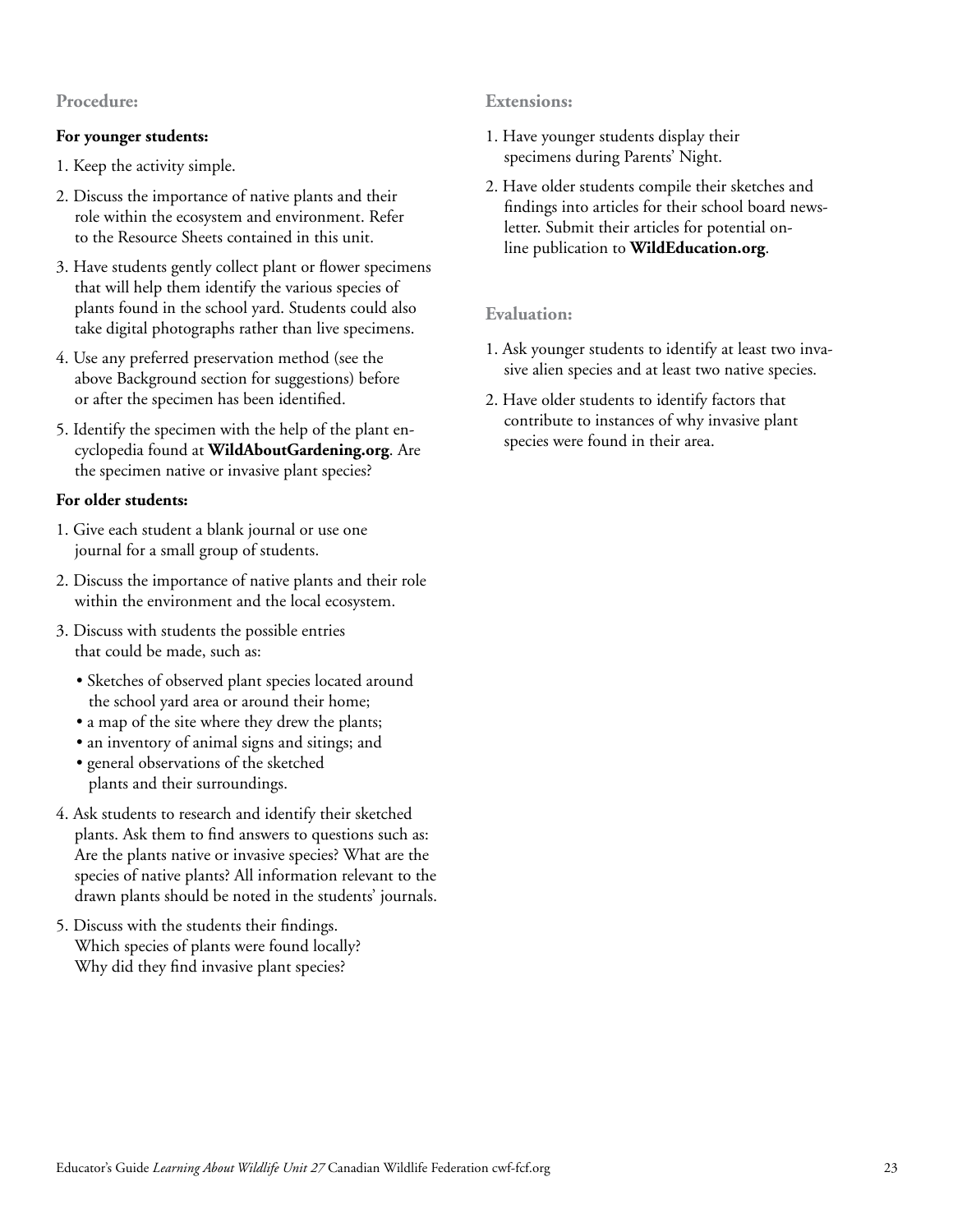# Resources and Links

There are many resources available through organizations and websites. Here are selections we recommend:

- Canadian Wildlife Federation at **[cwf-fcf.org](http://www.cwf-fcf.org)**
- WILD Education at **[WildEducation.org](http://www.WildEducation.org)**
- Wild About Gardening at **[WildAboutGardening.org](http://www.WildAboutGardening.org)**
- Hinterland's Who's Who at **[hww.ca](http://www.hww.ca)**
- Atlas of Canada at [atlas.gc.ca](http://www.atlas.gc.ca)
- Biodiversity Convention Office of Environment Canada at [cbin.ec.gc.ca](http://www.cbin.ec.gc.ca)
- Canadian Museum of Nature at [nature.ca](http://www.nature.ca)
- Canadian Wildlife Service of Environment Canada at [cws-scf.ec.gc.ca](http://www.cws-scf.ec.gc.ca)
- · Environment Canada at [ec.gc.ca](http://www.ec.gc.ca)
- Committee on the Status of Endangered Wildlife in Canada at [cosewic.gc.ca](http://www.cosewic.gc.ca)
- Parks Canada at [pc.gc.ca](http://www.pc.gc.ca)
- Royal Botanical Gardens at [rbg.ca](http://www.rbg.ca)
- Canadian Botanical Conservation Network at [rbg.ca/cbcn](http://www.rbg.ca/cbcn)
- Fisheries and Oceans Marine Protected Areas at [dfo-mpo.gc.ca/oceans/marineareas](http://www.dfo-mpo.gc.ca/oceans/marineareas-zonesmarines/mpa-zpm/index-eng.htm )[zonesmarines/mpa-zpm/index-eng.htm](http://www.dfo-mpo.gc.ca/oceans/marineareas-zonesmarines/mpa-zpm/index-eng.htm )

Also visit the following sites for more information:

- North American Native Plant Society at [nanps.org](http://www.nanps.org)
- Native Plant Curriculum at [swa.ca](http://www.swa.ca)
- Boreal Forests at Lakehead University at [borealforest.org/shrubs.htm](http://www.borealforest.org/shrubs.htm)
- Prairie National Wildlife Area (Environment Canada) [mb.ec.gc.ca](http://www.mb.ec.gc.ca)
- Introduction to Tall Grass Prairie in Southern Ontario (University of Waterloo) at [fes.uwaterloo.ca](http://www.fes.uwaterloo.ca)
- Grasslands Conservation Council of British Columbia at [bcgrasslands.org](http://www.bcgrasslands.org)
- Tallgrass Prairie in Ontario at [tallgrassontario.org](http://www.tallgrassontario.org)
- Status of Wild Species in Canada at [wildspecies.ca](http://www.wildspecies.ca)
- Invasive Plants of Canada: An Introduction (Canadian Botanical Conservation Network) at [rbg.ca/cbcn/en/projects/invasives/invade1.html](http://www.rbg.ca/cbcn/en/projects/invasives/invade1.html)
- Why is Biodiversity Important (McGill University) at [redpath-museum.mcgill.ca/Qbp/2.](http://www.redpath-museum.mcgill.ca/Qbp/2.About%20Biodiversity/importance.html) [About%20Biodiversity/importance.html](http://www.redpath-museum.mcgill.ca/Qbp/2.About%20Biodiversity/importance.html)
- Canadian Biodiversity Website (McGill University) at [canadianbiodiversity.mcgill.ca/english/index.htm](http://www.canadianbiodiversity.mcgill.ca/english/index.htm)
- Pesticides and Health Effects (City of Toronto) at [www.toronto.ca](http://www.toronto.ca)
- The Canadian Chestnut Council (University of Guelph) at [uoguelph.](http://www.uoguelph.ca)ca
- A Guide to Establishing Prairie and Meadow (Environment Canada) at [on.ec.gc.ca](http://www.on.ec.gc.ca)
- Habitat Fragmentation and Wildlife Corridors at [science.mcmaster.ca](http://www.science.mcmaster.ca)
- Habitat Conservation Trust Fund at hctf.ca
- Ontario Wildflowers at [ontariowildflowers.com](http://www.ontariowildflowers.com)
- Nature Canada at [nature.ca](http://www.nature.ca)
- Nearshore 'By the Sea Guide' Species Lists (including Plants) at [glf.dfo-mpo.gc.ca/os/](http://www.glf.dfo-mpo.gc.ca/os/bysea-enmer/species_especes_latin-e.php) [bysea-enmer/species\\_especes\\_latin-e.php](http://www.glf.dfo-mpo.gc.ca/os/bysea-enmer/species_especes_latin-e.php)
- Unique Irish Moss in Basin Head Marine Protected Area at [dfo-mpo.gc.ca/oceans/marineareas](http://www.dfo-mpo.gc.ca/oceans/marineareas-zonesmarines/mpa-zpm/atlantic-atlantique/factsheets-feuillets/basinhead-eng.htm)[zonesmarines/mpa-zpm/atlantic-atlantique/](http://www.dfo-mpo.gc.ca/oceans/marineareas-zonesmarines/mpa-zpm/atlantic-atlantique/factsheets-feuillets/basinhead-eng.htm) [factsheets-feuillets/basinhead-eng.htm](http://www.dfo-mpo.gc.ca/oceans/marineareas-zonesmarines/mpa-zpm/atlantic-atlantique/factsheets-feuillets/basinhead-eng.htm)
- Unique Estuary and Salt Marsh Musquash Marine Protected Area at [dfo-mpo.gc.ca/](http://www.dfo-mpo.gc.ca/oceans/marineareas-zonesmarines/mpa-zpm/atlantic-atlantique/musquash-eng.htm) [oceans/marineareas-zonesmarines/mpa-zpm/](http://www.dfo-mpo.gc.ca/oceans/marineareas-zonesmarines/mpa-zpm/atlantic-atlantique/musquash-eng.htm) [atlantic-atlantique/musquash-eng.htm](http://www.dfo-mpo.gc.ca/oceans/marineareas-zonesmarines/mpa-zpm/atlantic-atlantique/musquash-eng.htm)
- • [Pattern Math Cards at Integrativescience.ca](http://www.dfo-mpo.gc.ca/oceans/marineareas-zonesmarines/mpa-zpm/atlantic-atlantique/musquash-eng.htm)
- • [Information about invasive species from the](http://www.dfo-mpo.gc.ca/oceans/marineareas-zonesmarines/mpa-zpm/atlantic-atlantique/musquash-eng.htm)  [Secretariat of the United Nations Convention](http://www.dfo-mpo.gc.ca/oceans/marineareas-zonesmarines/mpa-zpm/atlantic-atlantique/musquash-eng.htm)  [on Biological Diversity at cbd.int/ibd/2009](http://www.dfo-mpo.gc.ca/oceans/marineareas-zonesmarines/mpa-zpm/atlantic-atlantique/musquash-eng.htm)
- • [Ontario's vascular plants at mnr.gov.on.ca/en/Business/](http://www.dfo-mpo.gc.ca/oceans/marineareas-zonesmarines/mpa-zpm/atlantic-atlantique/musquash-eng.htm) [Biodiversity/2ColumnSubPage/STEL02\\_166918.htm](http://www.dfo-mpo.gc.ca/oceans/marineareas-zonesmarines/mpa-zpm/atlantic-atlantique/musquash-eng.htm)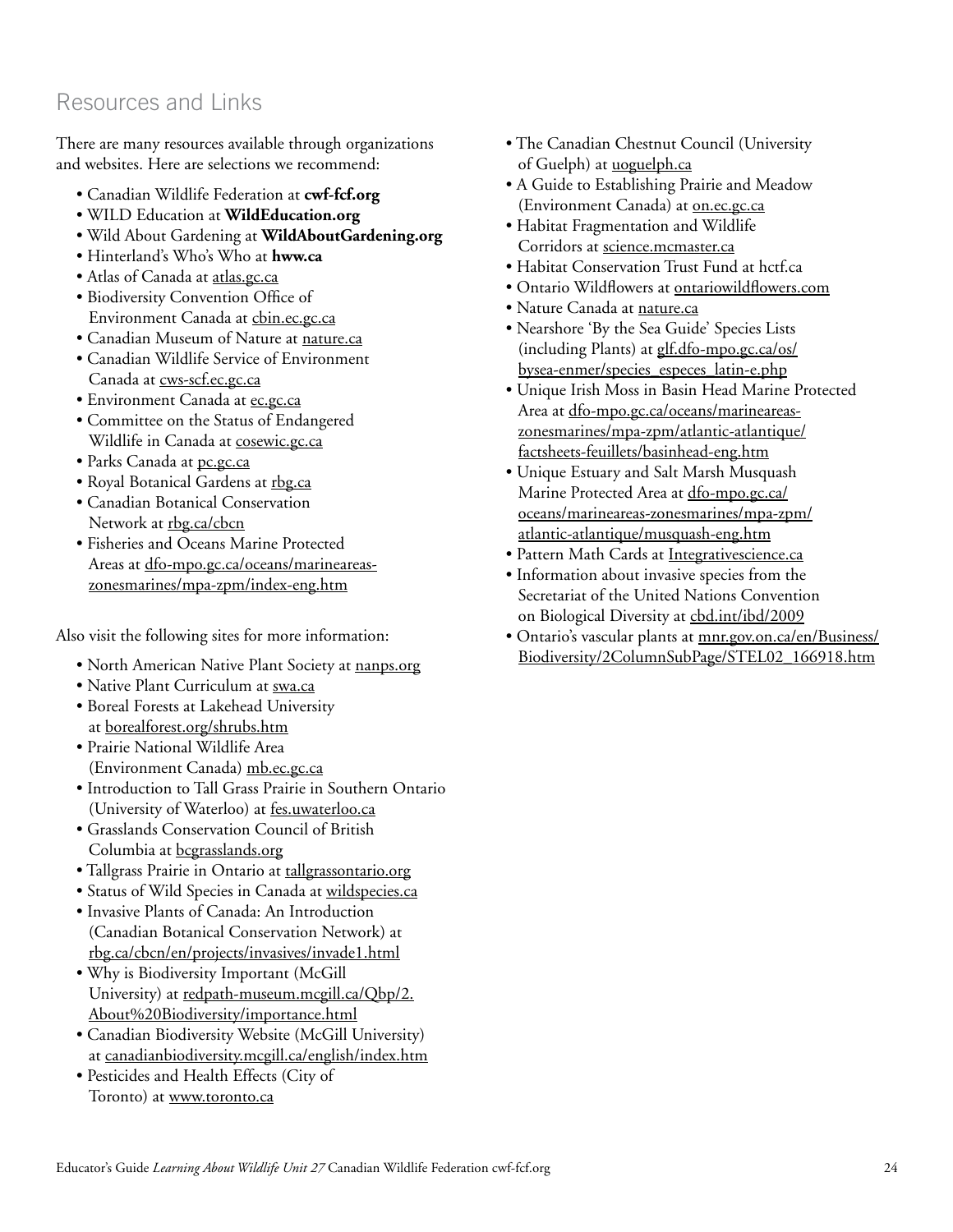# Partners and Sponsors

CWF gratefully acknowledges the following partners and sponsors for their help in preparing and financing National Wildlife Week educational materials. Please visit their websites for additional resources.

# Contact Information

For more information about wildlife and protected areas in your region, contact our National Wildlife Week partners.

**Provincial and Territorial Governments**

# **Alberta Sustainable Resource Development**

**Public Information, Education and Outreach Programs** Ground Floor, Great West Building 9920-108 St. Edmonton, AB T5K 2M4 Tel.: 780-644-1742 Fax: 780-427-4407

# **Wild BC**

Website: [srd.gov.ab.ca](http://www.srd.gov.ab.ca)

# **Habitat Conservation Trust Fund**

Suite 100-333 Quebec St. P.O. Box 9354, Stn. Prov. Govt. Victoria, BC VW 9M1 Tel.: 250-356-7111 Fax: 250-952-6684 E-Mail: WILD@gov.bc.ca Website: [hctf.ca/wild.htm](http://www.hctf.ca/wild.htm)

# **Manitoba Conservation**

**Wildlife and Ecosystem Protection Branch** P.O. Box 24, 200 Saulteaux Cres. Winnipeg, MB R3J 3W3 Tel.: 204-945-6811 Fax: 204-945-3077 Website: [manitoba.ca/conservation/wildlife](http://www.manitoba.ca/conservation/wildlife)

**New Brunswick Department of Natural Resources Fish and Wildlife Branch** P.O. Box 6000 Fredericton, NB E3B 5H1 Tel.: 506-453-2440 Fax: 506-453-6699 Website: [gnb.ca/0078/index-e.asp](http://www.gnb.ca/0078/index-e.asp)

**Newfoundland and Labrador Salmonier Nature Park** P.O. Box 190 Holyrood, NL A0A 2R0 Tel.: 709-229-7888 Fax: 709-229-7078 E-Mail: BrendaPike@Mail.gov.nl.ca Website: [gov.nl.ca/snp](http://www.gov.nl.ca/snp)

#### **Northwest Territories Department of Environment and Natural Resources Wildlife Division**

#600-5102-50th Ave. Yellowknife, NT X1A 3S8 Tel.: 1-867-873-7765 Fax: 1-867-873-0293 E-Mail: Terrianne\_Berens@gov.nt.ca Website: [nwtwildlife.com](http://www.nwtwildlife.com)

## **Nova Scotia Department of Natural Resources Program Development Division** P.O. Box 698

Halifax, NS B3J 2T9 Tel.: 902-424-7708 Fax: 902-424-7735 Website: [gov.ns.ca/natr](http://www.gov.ns.ca/natr)

**Nunavut Department of Environment Government of Nunavut**

P.O. Box 1000 Station 1300 Iqaluit, NU X0A 0H0 Tel.: 1-866-222-9063 OR 1-867-975-7700 Fax: 1-867-975-7742 E-Mail: environment@gov.nu.ca Website: gov.nu.ca/env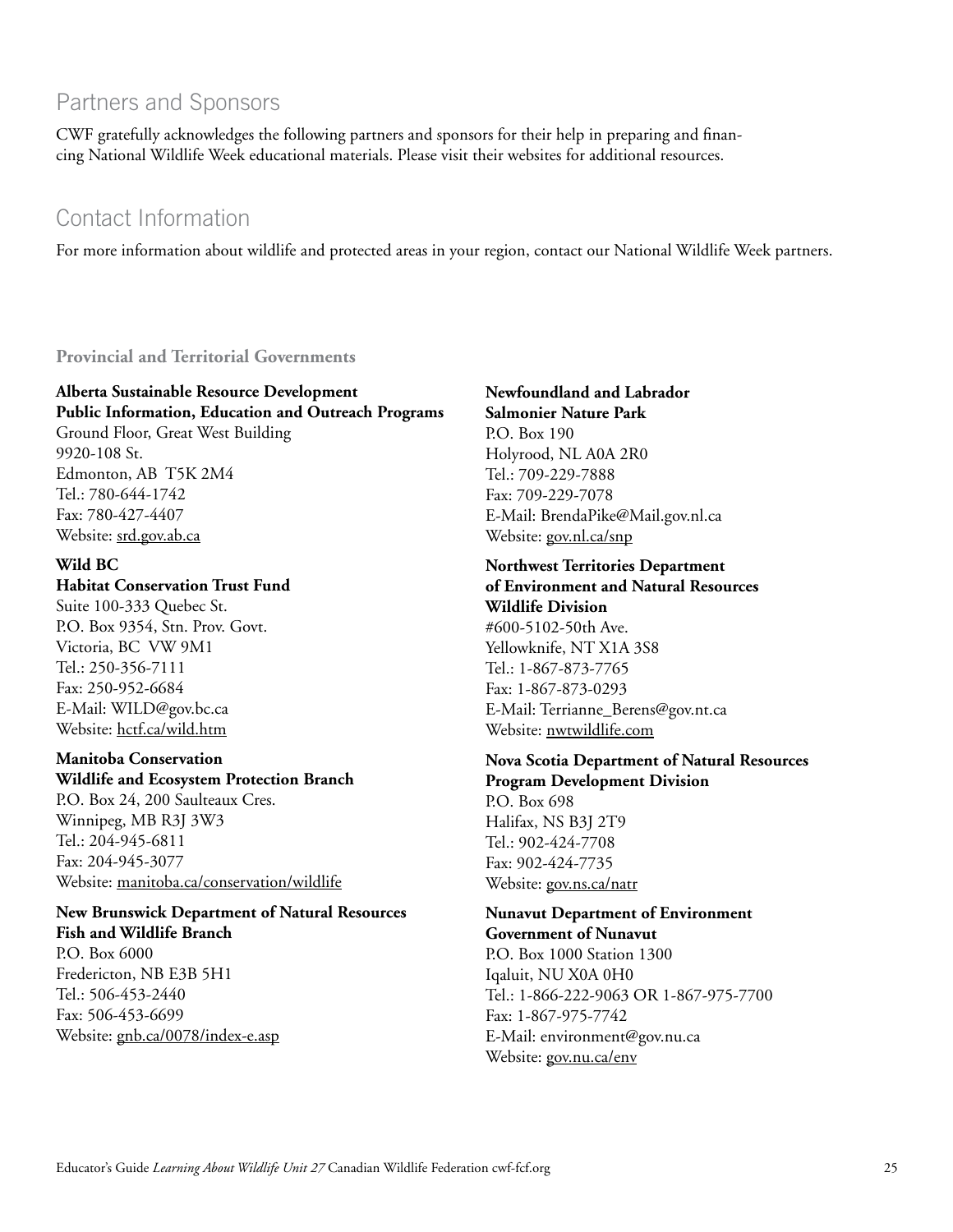# **Ontario Ministry of Natural Resources Ontario Natural Resources Information Centre**

P.O. Box 7000, 300 Water St. Peterborough, ON K9J 8M5 Tel.: English: 1-800-667-1940 Tel.: French: 1-800-667-1940 Fax: 705-755-1677 Website: [mnr.gov.on.ca](http://www.mnr.gov.on.ca)

## **Prince Edward Island Department of Environment, Energy and Forestry Forests, Fish and Wildlife Division**

P.O. Box 2000, 183 Upton Road Charlottetown, PE C1A 7N8 Tel.: 902-368-4683 Fax: 902-368-4713 Website: [gov.pe.ca](http://www.gov.pe.ca)

#### **Ressources Naturelles et Faune (Faune Québec) Centre d'Information Edifice Marie-Guyart, R.-D.-C.**

675, Boulevard René-Lévesque est Québec, QC G1R 5V7 Tel.: 418-521-3830 OR 1-800-561-1616 Fax: 418-646-5974 E-Mail: info.sfp@fapaq.gouv.qc.ca Website: [mrnf.gouv.qc.ca](http://www.mrnf.gouv.qc.ca)

## **Saskatchewan Watershed Authority Park Plaza**

2365 Albert Street Suite 420 Regina, SK S4P 4K1 Tel.: 306-787-0726 (OFFICE) Tel.: 306-787-5242 (EDUCATION SPECIALIST) Fax: 306-787-0780 E-Mail: Lizabeth.Nicholls@swa.ca Website: [swa.ca](http://www.swa.ca)

#### **Yukon Department of Environment Conservation Education and/or Wildlife Viewing**

P.O. Box 2703 Whitehorse, YT Y1A 2C6 Tel.: 1-867-667-3675 OR 1-867-667-8291 Fax: 1-867-393-6206 E-Mail: Remy.Rodden@gov.yk.ca Website: [environmentyukon.gov.yk.ca](http://www.environmentyukon.gov.yk.ca) **Federal Agencies and Organizations**

## **Atlas of Canada Natural Resources Canada** 615 Booth Street, Room 650 Ottawa, ON K1A 0E9 Fax: 613-947-2410 Website: [atlas.gc.ca](http://www.atlas.gc.ca)

# **Canadian Museum of Nature**

**Canadian Centre for Biodiversity** P.O. Box 443, Stn. "D" Ottawa, ON K1P 6P4 Tel.: 1-800-263-4433 OR 613-566-4795 Fax: 613-364-4022 E-Mail: abreau@mus-nature.ca Website: [nature.ca](http://www.nature.ca)

# **Parks Canada** 25 Eddy St., 6th Floor Gatineau, QC K1A 0M5 General Inquiries: 1-888-773-8888 E-Mail: Information@pc.gc.ca Website: [pc.gc.ca](http://www.pc.gc.ca)

# **Royal Botanical Gardens 680 Plains Road West** Burlington, ON L7T 4H4 Tel: 905-527-1158 Fax: 905-577-0375 Website: [rbg.ca](http://www.rbg.ca)

# **Scouts Canada** 1345 Baseline Road Ottawa, ON K2C 0A7 Tel.: 613-224-5131 Fax: 613-224-3571 E-Mail: Mailbox@scouts.ca Website: [scouts.ca](http://www.scouts.ca)

# **Environment Canada**

# **Environment Canada Inquiry Centre**

70 Crémazie St. Gatineau, QC K1A 0H3 Tel.: 1-800- 668-6767 Fax: 819-994-1412 Tty: 819-994-0736 E-Mail: enviroinfo@ec.gc.ca Website: ec.gc.ca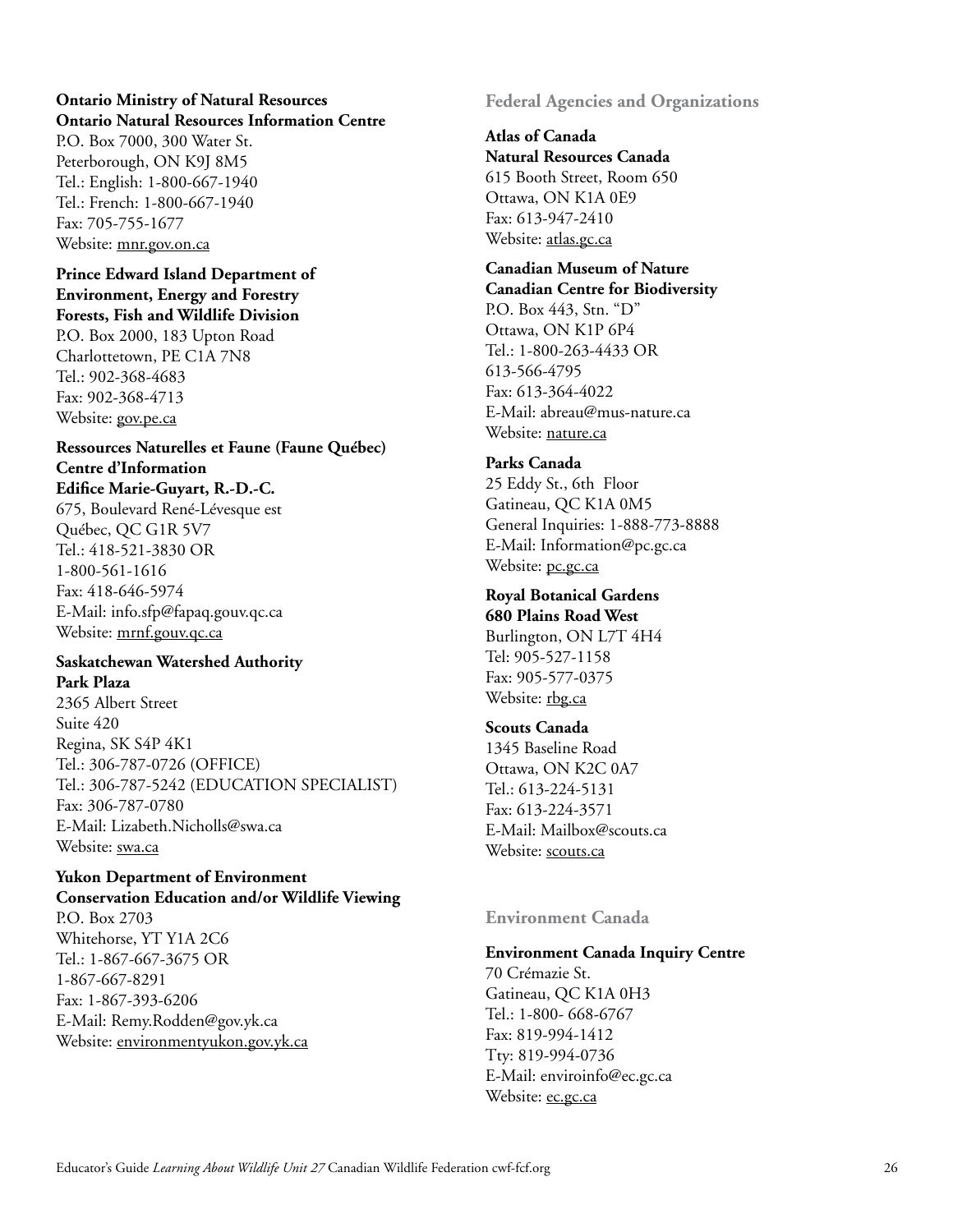#### **Biodiversity Convention Office**

Ecosystem and Biodiversity Priorities Division 351 St. Joseph Blvd., 7th Floor Gatineau, QC K1A 0H3 Tel.: 819-953-4374 Fax: 819-953-1765 E-Mail: enviroinfo@ec.gc.ca Website: [cbin.ec.gc.ca](http://www.cbin.ec.gc.ca)

**Atlantic Region**

## **Canadian Wildlife Service**

17 Waterfowl Lane, Box 6227 Sackville, NB E4L 1G6 Tel.: 506-364-5044 Fax: 506-364-5062 E-Mail: nature@ec.gc.ca Website: [ns.ec.gc.ca/wildlife](http://www.ns.ec.gc.ca/wildlife)

**Ontario Region**

## **Canadian Wildlife Service**

4905 Dufferin, ON M3H 5Y4 Tel.: 416-739-5826 Fax: 416-739-5845 E-Mail: enviroinfo.ontario@ec.gc.ca Website: on.ec.gc.ca/wildlife National Wildlife Week Website: [wildlifeweek.org](http://www.wildlifeweek.org)

**Pacific and Yukon Region** 

# **Canadian Wildlife Service**

5421 Robertson Rd. Delta, BC V4K 3N2 Tel.: 604-940-4700 Fax: 604-946-7022 E-Mail: greenlane.pyr@ec.gc.ca Website: [pyr.ec.gc.ca/en/wildlife](http://www.pyr.ec.gc.ca/en/wildlife) **Région du Québec**

#### **Service Canadien de la Faune**

1141, Route de L'Église Sainte-Foy, QC G1V 4H5 Tel.: 1-800-463-4311 Fax: 418-648-3859 E-Mail Quebec.scf@ec.gc.ca Website: **gc.ec.gc.ca/faune**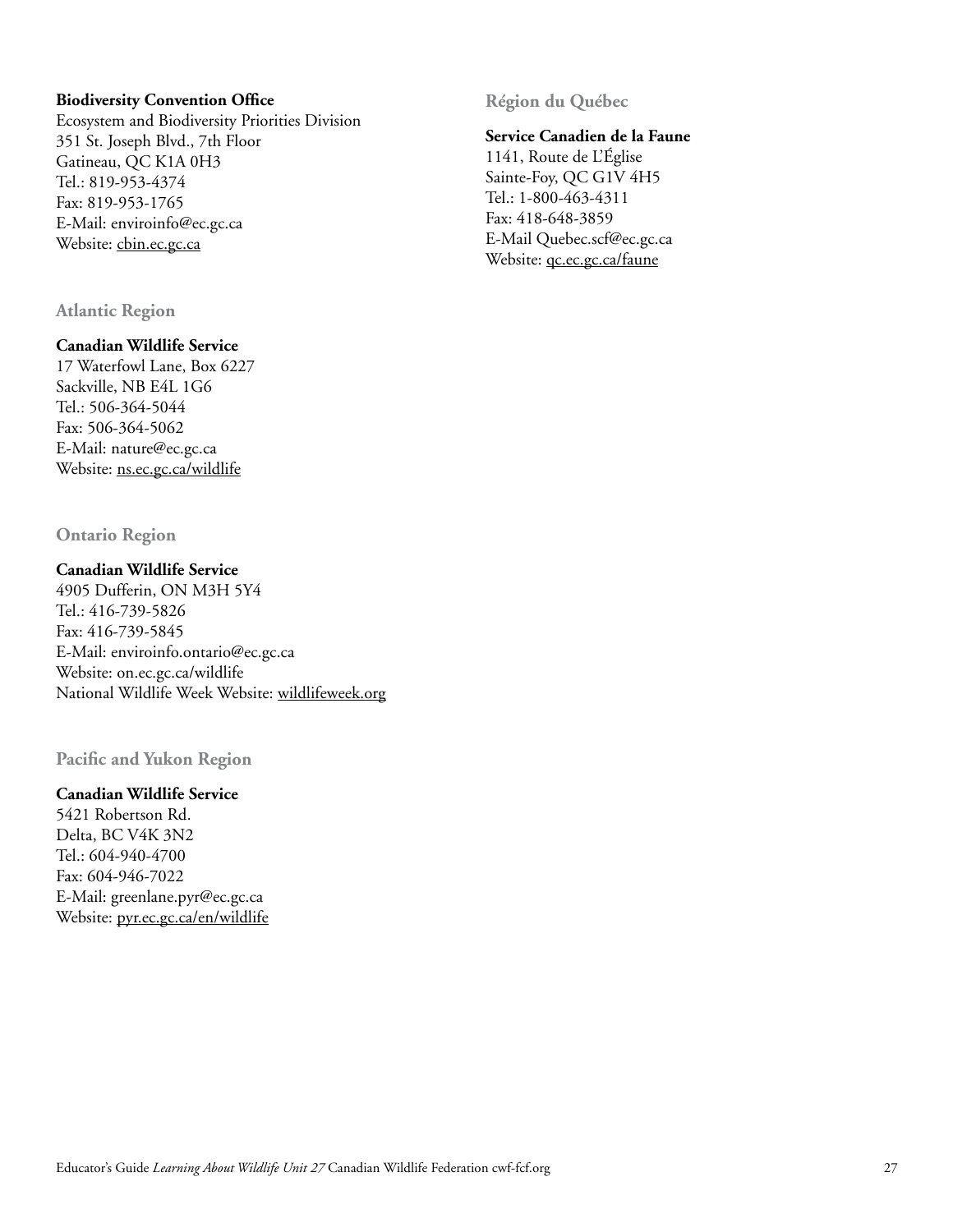# **Credits**

**Editor:** Luba Mycio-Mommers, PhD

**Project Consultant:** Maria MacRae, BSc, MBA

**Writer/Research:** John Bird

**Reviewers & Focus Group Participants:** Alan Crook, Lizabeth Nicholls, Bruce Bennett, Barb Mckean, Jennifer Hackett, Grant Gardner, Debbie Griff, Krista Blackborow, Nathalie Viau, Maria MacRae

**Graphic Design and Illustrations:** Anna Joynt

**Copy Editing:** Lara Kordic of SO Succinct

**Photographic Research:** Ciebele Ceroni

**Support Contributors:** Dan Vallée, Darla Halpin

# Canadian Wildlife Federation

**Executive Vice-President:** Wade Luzny **Director of Education:** Luba Mycio-Mommers, PhD **Communications Manager:** Louise Hanlon **Creative Services Manager:** Dan St. Jean